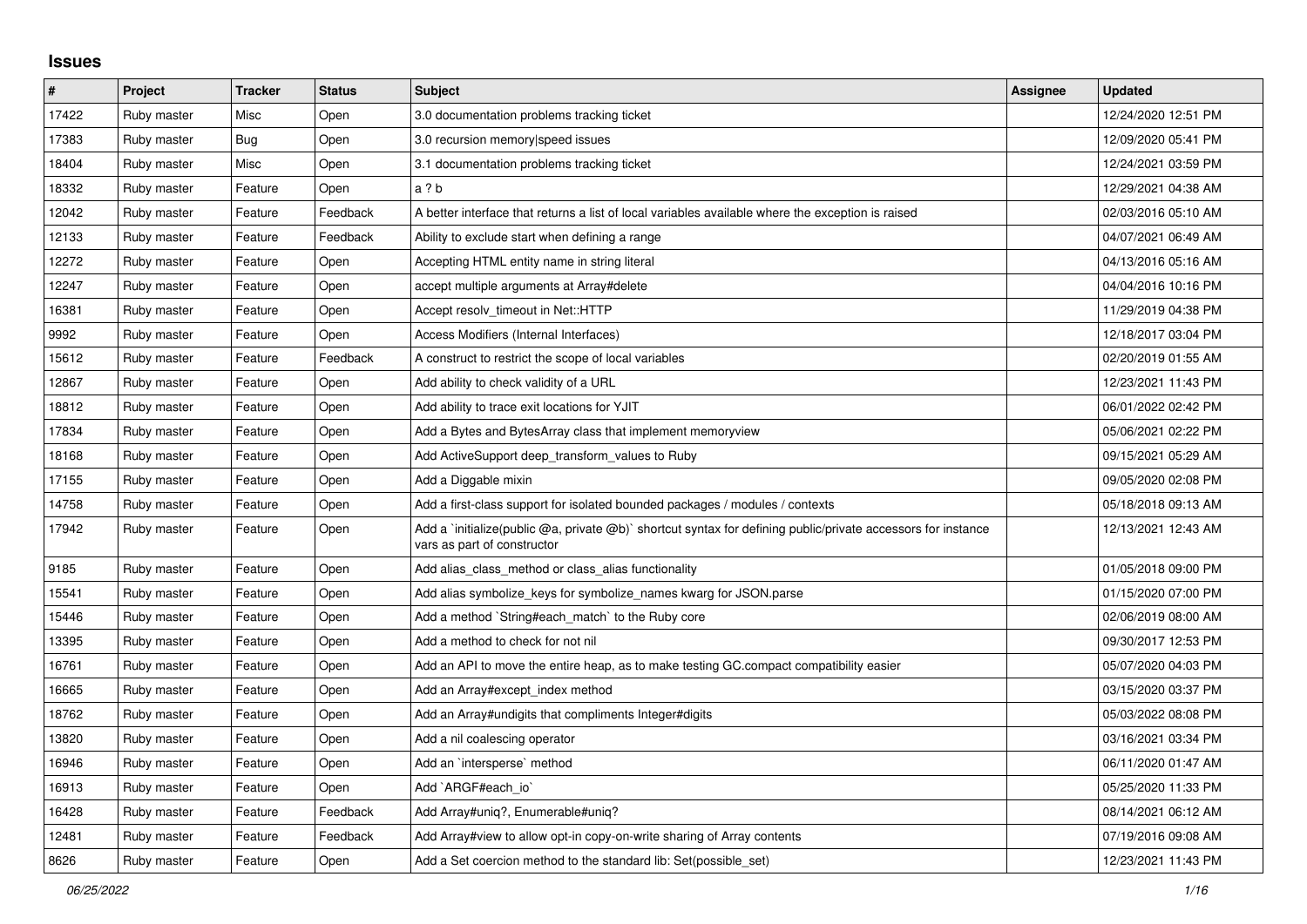| $\vert$ # | Project     | <b>Tracker</b> | <b>Status</b> | <b>Subject</b>                                                                       | Assignee | <b>Updated</b>      |
|-----------|-------------|----------------|---------------|--------------------------------------------------------------------------------------|----------|---------------------|
| 18004     | Ruby master | Feature        | Open          | Add Async to the stdlib                                                              |          | 11/26/2021 06:01 AM |
| 16244     | Ruby master | Feature        | Open          | Add a Time#before? and Time#after? method                                            |          | 12/15/2019 12:59 AM |
| 18228     | Ruby master | Feature        | Open          | Add a 'timeout' option to 'IO.copy_stream'                                           |          | 10/01/2021 05:10 AM |
| 18594     | Ruby master | Feature        | Open          | Add a #to_h method on URI::Generic                                                   |          | 03/31/2022 01:18 PM |
| 12455     | Ruby master | Feature        | Open          | Add a way for class String to determine whether it has only numbers / digits or not  |          | 07/20/2016 03:13 AM |
| 16018     | Ruby master | Feature        | Open          | Add a way to deprecate methods                                                       |          | 09/02/2019 06:24 AM |
| 15222     | Ruby master | Feature        | Open          | Add a way to distinguish between Struct classes with and without keyword initializer |          | 10/11/2018 01:16 PM |
| 16150     | Ruby master | Feature        | Open          | Add a way to request a frozen string from to_s                                       |          | 06/03/2022 04:42 PM |
| 11148     | Ruby master | Feature        | Open          | Add a way to require files, but not raise an exception when the file isn't found     |          | 05/13/2015 05:57 PM |
| 18593     | Ruby master | Feature        | Open          | Add back URI.escape                                                                  |          | 02/18/2022 07:45 PM |
| 12802     | Ruby master | Feature        | Open          | Add BLAKE2 support to Digest                                                         |          | 09/02/2019 05:58 AM |
| 16282     | Ruby master | Feature        | Open          | Add "call data" wrapper IMEMO object so inline cache can be updated                  |          | 10/29/2019 12:13 AM |
| 11373     | Ruby master | Feature        | Open          | Add command line option to query valid values for --dump                             |          | 07/27/2021 11:09 AM |
| 13263     | Ruby master | Feature        | Open          | Add companion integer nth-root method to recent Integer#isqrt                        |          | 04/05/2017 12:49 AM |
| 15393     | Ruby master | Feature        | Open          | Add compilation flags to freeze Array and Hash literals                              |          | 01/15/2019 12:15 AM |
| 17496     | Ruby master | Feature        | Open          | Add constant Math::TAU                                                               |          | 01/13/2021 05:47 AM |
| 18146     | Ruby master | Feature        | Open          | Add 'delete_prefix' and 'delete_suffix' to 'Pathname'                                |          | 09/03/2021 04:59 AM |
| 14618     | Ruby master | Feature        | Open          | Add display width method to String for CLI                                           |          | 03/21/2018 04:00 AM |
| 14768     | Ruby master | Misc           | Open          | Add documentation for    and &&                                                      |          | 05/17/2018 09:45 AM |
| 15514     | Ruby master | Misc           | Open          | Add documentation for implicit array decomposition                                   |          | 01/10/2019 04:43 PM |
| 15590     | Ruby master | Feature        | Open          | Add dups to Array to find duplicates                                                 |          | 02/08/2019 10:00 AM |
| 11577     | Ruby master | Feature        | Open          | Add encodeURIComponent compatible API for URI                                        |          | 10/09/2015 01:40 PM |
| 14077     | Ruby master | Feature        | Open          | Add Encoding::FILESYSTEM and Encoding::LOCALE constants                              |          | 11/03/2017 09:31 PM |
| 13588     | Ruby master | Feature        | Feedback      | Add Encoding#min_char_size, #max_char_size, #minmax_char_size                        |          | 05/29/2017 07:51 AM |
| 8421      | Ruby master | Feature        | Feedback      | add Enumerable#find_map and Enumerable#find_all_map                                  |          | 11/29/2020 11:40 PM |
| 14399     | Ruby master | Feature        | Open          | Add Enumerable#product                                                               |          | 08/11/2019 09:34 PM |
| 8422      | Ruby master | Feature        | Feedback      | add Enumerable#reverse_sort and Enumerable#reverse_sort_by                           |          | 06/14/2013 03:19 AM |
| 14593     | Ruby master | Feature        | Open          | Add `Enumerator#concat`                                                              |          | 03/08/2018 09:15 PM |
| 16833     | Ruby master | Feature        | Open          | Add Enumerator#empty?                                                                |          | 05/06/2020 07:55 PM |
| 11824     | Ruby master | Feature        | Feedback      | Add Enumerator#to_ary for added implicit behavior                                    |          | 12/15/2015 09:48 PM |
| 18438     | Ruby master | Feature        | Open          | Add `Exception#additional_message` to show additional error information              |          | 02/07/2022 02:55 AM |
| 14092     | Ruby master | Feature        | Open          | Add extension key argument to Tempfile                                               |          | 11/08/2017 06:47 PM |
| 18248     | Ruby master | Misc           | Open          | Add Feature Triaging Guide                                                           |          | 10/12/2021 03:21 PM |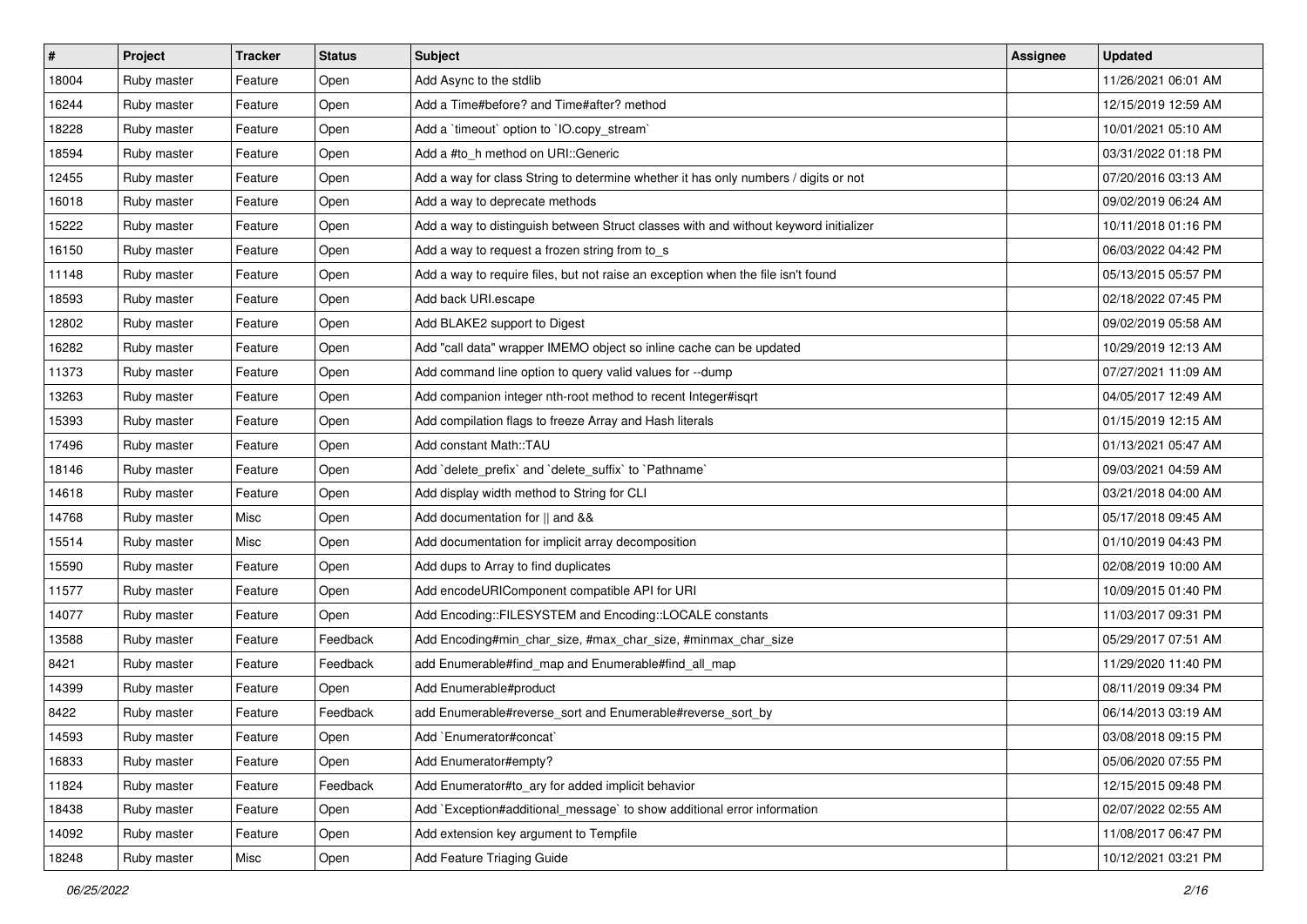| $\vert$ # | Project     | <b>Tracker</b> | <b>Status</b> | <b>Subject</b>                                                                                                                         | Assignee | <b>Updated</b>      |
|-----------|-------------|----------------|---------------|----------------------------------------------------------------------------------------------------------------------------------------|----------|---------------------|
| 13893     | Ruby master | Feature        | Open          | Add Fiber#[] and Fiber#[]= and restore Thread#[] and Thread#[]= to their original behavior                                             |          | 08/14/2020 01:48 AM |
| 11583     | Ruby master | Feature        | Open          | Add File#unlink                                                                                                                        |          | 10/12/2015 05:40 AM |
| 17165     | Ruby master | Feature        | Open          | Add `filter` and `flatten` keywords to `Enumerable#map`                                                                                |          | 09/13/2020 09:41 AM |
| 16929     | Ruby master | Feature        | Open          | Add GC.start(compact: true)                                                                                                            |          | 06/01/2020 03:42 PM |
| 6737      | Ruby master | Feature        | Feedback      | Add Hash#read and alias as #[].                                                                                                        |          | 12/25/2017 06:15 PM |
| 13924     | Ruby master | Feature        | Open          | Add headings/hints to RubyVM::InstructionSequence#disasm                                                                               |          | 09/20/2017 01:40 PM |
| 9556      | Ruby master | Feature        | Open          | Add HTTP#get block functionality to HTTP.get                                                                                           |          | 02/23/2014 05:53 AM |
| 15202     | Ruby master | Misc           | Open          | Adding Coverity Scan to CI to see the result casually                                                                                  |          | 10/25/2018 10:50 AM |
| 14404     | Ruby master | Feature        | Open          | Adding writev support to IO#write_nonblock                                                                                             |          | 01/29/2018 12:29 AM |
| 18835     | Ruby master | Feature        | Open          | Add InstructionSequence#type method                                                                                                    |          | 06/16/2022 10:30 PM |
| 16245     | Ruby master | Feature        | Open          | Add interfaces to count and measure size all IMEMO objects                                                                             |          | 10/17/2019 09:16 PM |
| 16757     | Ruby master | Feature        | Open          | Add intersection to Range                                                                                                              |          | 01/22/2022 07:26 AM |
| 17833     | Ruby master | Feature        | Open          | add IO.readinto(b) where b is a bytes like object that is you can get a memoryview from                                                |          | 06/30/2021 02:36 PM |
| 17326     | Ruby master | Feature        | Open          | Add Kernel#must! to the standard library                                                                                               |          | 06/22/2022 04:10 PM |
| 11597     | Ruby master | Feature        | Open          | Add Linux-specific setfsuid(2)/setfsgid(2)                                                                                             |          | 10/15/2015 10:08 PM |
| 16231     | Ruby master | Feature        | Open          | Add #location to Net::HTTPResponse                                                                                                     |          | 10/06/2019 11:14 PM |
| 14122     | Ruby master | Feature        | Open          | Add LogicError                                                                                                                         |          | 06/17/2019 11:47 PM |
| 18179     | Ruby master | Feature        | Open          | Add Math methods to Numeric                                                                                                            |          | 03/24/2022 02:54 PM |
| 16899     | Ruby master | Feature        | Open          | Add method `Array#both_end`                                                                                                            |          | 05/18/2020 01:44 AM |
| 8994      | Ruby master | Feature        | Open          | add methods for Float to get if an NaN is quiet or not, also add class methods for Float to "generate" an<br>quiet NaN and an loud NaN |          | 10/21/2019 10:38 PM |
| 15571     | Ruby master | Feature        | Open          | Add methods: iroot, root, and roots                                                                                                    |          | 01/30/2019 06:17 PM |
| 14771     | Ruby master | Feature        | Open          | Add method to create DNS resource from data string                                                                                     |          | 05/17/2018 10:43 PM |
| 9779      | Ruby master | Feature        | Open          | Add Module#descendents                                                                                                                 |          | 01/05/2018 09:00 PM |
| 17753     | Ruby master | Feature        | Open          | Add Module#namespace                                                                                                                   |          | 04/17/2021 08:04 AM |
| 8275      | Ruby master | Feature        | Open          | Add Module#public_const_get                                                                                                            |          | 12/23/2021 11:43 PM |
| 13677     | Ruby master | Feature        | Feedback      | Add more details to error "Name or service not known (SocketError)"                                                                    |          | 04/01/2019 09:12 AM |
| 18418     | Ruby master | Feature        | Open          | Add Net::HTTP#security level=                                                                                                          |          | 12/19/2021 11:58 AM |
| 18675     | Ruby master | Feature        | Open          | Add new exception class for resolv timeouts                                                                                            |          | 04/01/2022 11:22 PM |
| 17406     | Ruby master | Feature        | Open          | Add `NoMatchingPatternError#depth`                                                                                                     |          | 12/19/2020 03:18 PM |
| 18809     | Ruby master | Feature        | Open          | Add Numeric#ceildiv                                                                                                                    |          | 06/21/2022 06:21 PM |
| 9585      | Ruby master | Feature        | Open          | Add Object#in? to make ruby easier to read                                                                                             |          | 03/15/2014 04:49 PM |
| 8751      | Ruby master | Feature        | Open          | Add offsets to method#source_location                                                                                                  |          | 12/23/2021 11:43 PM |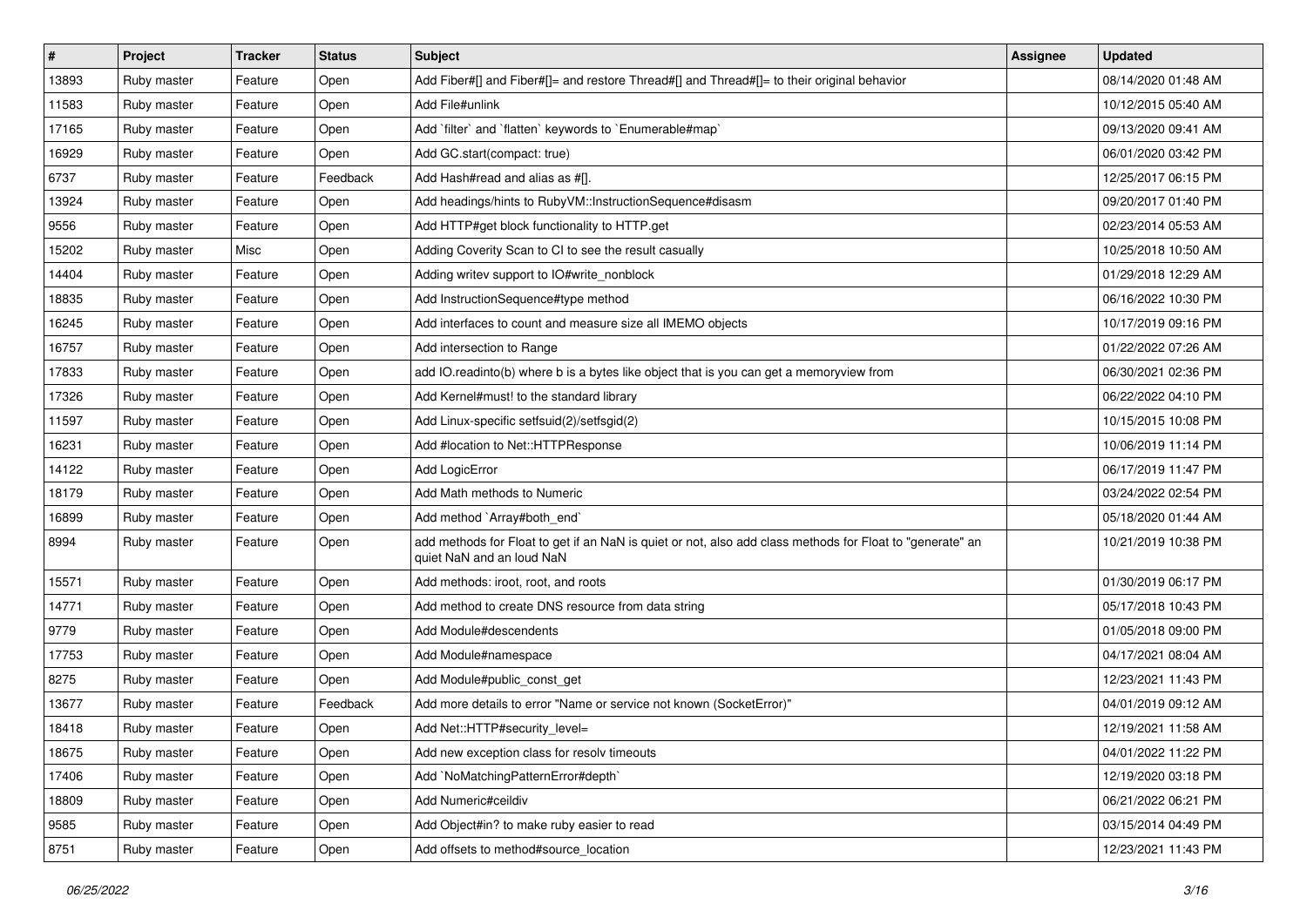| $\sharp$ | Project     | <b>Tracker</b> | <b>Status</b> | <b>Subject</b>                                                                                                             | <b>Assignee</b> | <b>Updated</b>      |
|----------|-------------|----------------|---------------|----------------------------------------------------------------------------------------------------------------------------|-----------------|---------------------|
| 13765    | Ruby master | Feature        | Open          | Add Proc#bind                                                                                                              |                 | 07/26/2017 01:31 PM |
| 18774    | Ruby master | Feature        | Open          | Add Queue#pop(timeout:)                                                                                                    |                 | 05/20/2022 12:27 AM |
| 18123    | Ruby master | <b>Bug</b>     | Feedback      | addr2line.c: Define `SHF COMPRESSED`                                                                                       |                 | 06/09/2022 09:11 AM |
| 18121    | Ruby master | <b>Bug</b>     | Feedback      | addr2line.c: Endianness                                                                                                    |                 | 06/09/2022 09:13 AM |
| 18131    | Ruby master | <b>Bug</b>     | Open          | addr2line.c: Some inlined functions mistakenly shown                                                                       |                 | 08/24/2021 07:59 PM |
| 18081    | Ruby master | Bug            | Feedback      | addr2line.c: Wrong section for `DW_AT_ranges`                                                                              |                 | 06/09/2022 09:19 AM |
| 13933    | Ruby master | Feature        | Open          | Add Range#empty?                                                                                                           |                 | 10/25/2017 09:19 AM |
| 11917    | Ruby master | Feature        | Open          | Add Range#length as an alias for size                                                                                      |                 | 01/30/2016 07:01 AM |
| 14777    | Ruby master | Feature        | Open          | Add Range#offset?                                                                                                          |                 | 05/19/2018 03:50 PM |
| 18515    | Ruby master | Feature        | Open          | Add Range#reverse_each implementation for performance                                                                      |                 | 01/31/2022 02:23 AM |
| 15217    | Ruby master | Feature        | Open          | Add Resolv.current resolver                                                                                                |                 | 10/08/2018 11:18 PM |
| 17134    | Ruby master | Feature        | Open          | Add resolv_timeout to TCPSocket                                                                                            |                 | 12/10/2020 09:09 AM |
| 13639    | Ruby master | Feature        | Open          | Add "RTMIN" and "RTMAX" to Signal.list                                                                                     |                 | 08/31/2017 09:06 AM |
| 14833    | Ruby master | Feature        | Open          | Add RubyVM::AST::Node#pretty_print                                                                                         |                 | 06/07/2018 02:56 PM |
| 17375    | Ruby master | Feature        | Open          | Add scheduler callbacks for transferring fibers                                                                            |                 | 12/07/2020 11:31 PM |
| 17208    | Ruby master | Feature        | Open          | Add `Set#compact` and `Set#compact!` methods                                                                               |                 | 11/05/2020 10:44 AM |
| 17325    | Ruby master | Feature        | Open          | Adds Fiber#cancel, which forces a Fiber to break/return                                                                    |                 | 11/19/2020 12:34 AM |
| 14114    | Ruby master | Feature        | Open          | Add #step for Array, Enumerable, Enumerator                                                                                |                 | 06/24/2019 05:00 PM |
| 13683    | Ruby master | Feature        | Feedback      | Add strict Enumerable#single                                                                                               |                 | 09/02/2021 05:52 PM |
| 14033    | Ruby master | Feature        | Open          | Add String#append                                                                                                          |                 | 08/08/2018 03:01 AM |
| 14919    | Ruby master | Feature        | Open          | Add String#byteinsert                                                                                                      |                 | 07/18/2018 01:29 PM |
| 13626    | Ruby master | Feature        | Open          | Add String#byteslice!                                                                                                      |                 | 07/03/2018 11:07 PM |
| 8573     | Ruby master | Feature        | Feedback      | Add String#format method(not an alias of String#%)                                                                         |                 | 04/18/2018 09:59 AM |
| 15771    | Ruby master | Feature        | Feedback      | Add `String#split` option to set `split_type string` with a single space separator                                         |                 | 05/27/2020 09:19 PM |
| 12744    | Ruby master | Feature        | Feedback      | Add str.reverse_each_char and str.reverse_chars                                                                            |                 | 09/16/2016 10:41 AM |
| 12964    | Ruby master | Feature        | Feedback      | Add sub? and gsub? method to string class.                                                                                 |                 | 11/22/2016 10:13 AM |
| 9960     | Ruby master | Feature        | Feedback      | Add support for GNU --long options                                                                                         |                 | 06/21/2014 02:06 AM |
| 10869    | Ruby master | Feature        | Open          | Add support for option to pre-compile Ruby files                                                                           |                 | 02/23/2015 11:08 AM |
| 15560    | Ruby master | Feature        | Open          | Add support for read/write offsets.                                                                                        |                 | 01/26/2019 11:03 AM |
| 12115    | Ruby master | Feature        | Open          | Add Symbol#call to allow to_proc shorthand with arguments                                                                  |                 | 11/16/2018 09:49 AM |
| 5478     | Ruby master | Feature        | Open          | Add syntax to import Set into core                                                                                         |                 | 09/02/2020 12:24 PM |
| 8027     | Ruby master | Feature        | Feedback      | add the possibility to raise an exception in #included, #extended, #prepended, #inherited and break the<br>calling feature |                 | 06/02/2013 03:22 PM |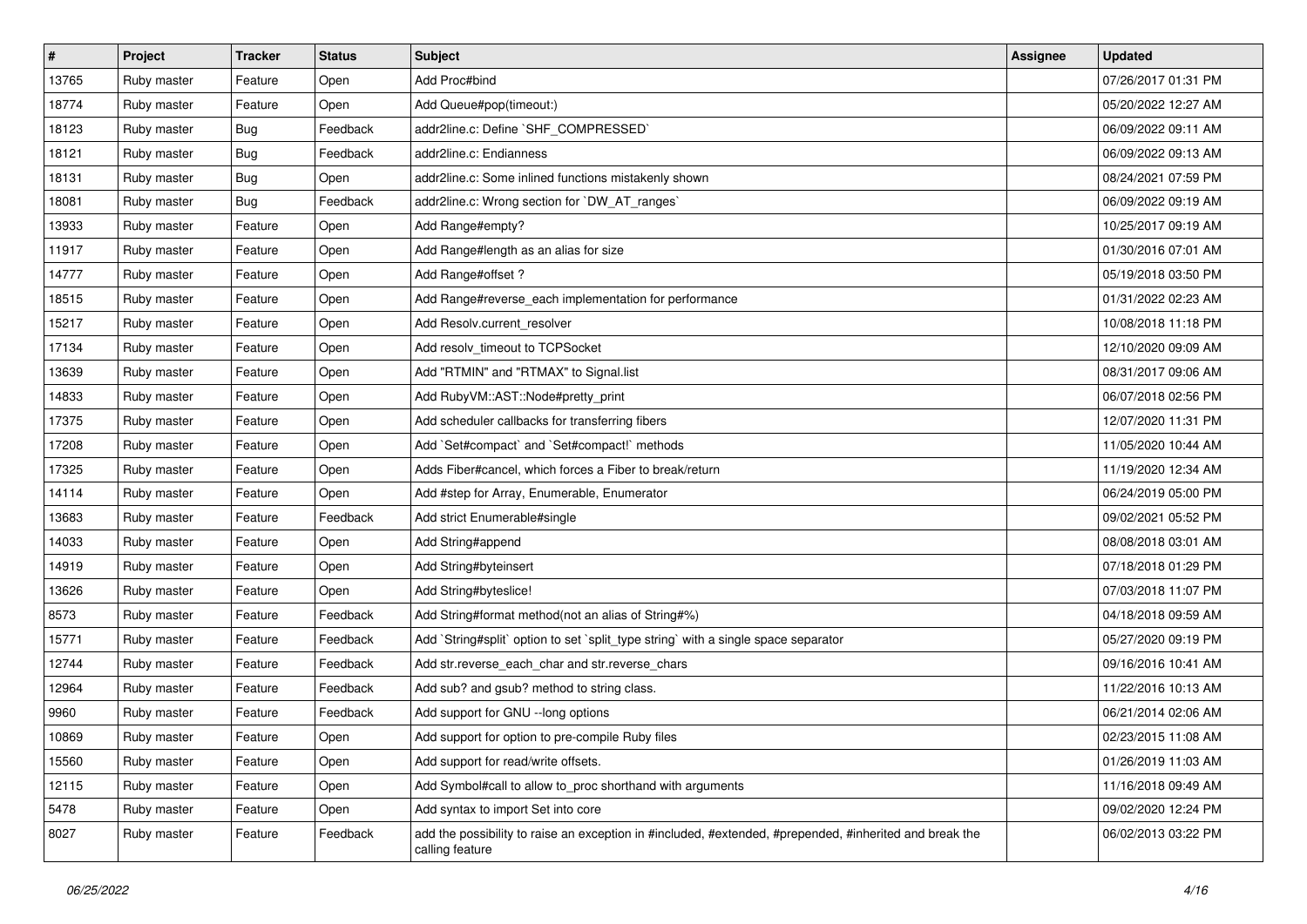| #     | Project     | <b>Tracker</b> | <b>Status</b> | <b>Subject</b>                                                                                    | <b>Assignee</b> | <b>Updated</b>      |
|-------|-------------|----------------|---------------|---------------------------------------------------------------------------------------------------|-----------------|---------------------|
| 16425 | Ruby master | Feature        | Open          | Add Thread#dig                                                                                    |                 | 12/17/2019 12:15 AM |
| 8640  | Ruby master | Feature        | Open          | Add Time#elapsed to return nanoseconds since creation                                             |                 | 12/23/2021 11:43 PM |
| 10829 | Ruby master | Feature        | Open          | Add to_proc method to the Array class                                                             |                 | 12/23/2021 11:43 PM |
| 16137 | Ruby master | Feature        | Open          | Add $==$ to UnboundMethod                                                                         |                 | 09/07/2019 11:05 AM |
| 12459 | Ruby master | Feature        | Feedback      | Add type coercion option to ARGV getopts arguements.                                              |                 | 06/06/2016 08:37 AM |
| 8967  | Ruby master | Feature        | Open          | add uninclude and unextend method                                                                 |                 | 09/30/2013 02:18 PM |
| 9887  | Ruby master | Feature        | Open          | Add uninclude please                                                                              |                 | 05/31/2014 01:33 PM |
| 9929  | Ruby master | Feature        | Open          | add with default method to Hash                                                                   |                 | 06/11/2014 12:08 AM |
| 15752 | Ruby master | Feature        | Feedback      | A dedicated module for experimental features                                                      |                 | 03/17/2021 04:38 AM |
| 15456 | Ruby master | Feature        | Open          | Adopt some kind of consistent versioning mechanism                                                |                 | 02/07/2019 06:26 PM |
| 11660 | Ruby master | Feature        | Open          | a falsy value (similar to js undefined) that facilitates forwarding of default arguments          |                 | 11/05/2019 07:33 PM |
| 15036 | Ruby master | Feature        | Open          | after upgrade when run apt upgrade metasploit                                                     |                 | 12/23/2021 11:43 PM |
| 15804 | Ruby master | Feature        | Open          | A generic method to resolve the indexing on a sequence                                            |                 | 04/28/2019 12:54 PM |
| 11514 | Ruby master | Bug            | Open          | AIX6.1 - Ruby 2.2.3 - Segmentation fault in :byteslice                                            |                 | 09/18/2015 07:39 AM |
| 16781 | Ruby master | Feature        | Open          | alias :fold :reduce                                                                               |                 | 05/16/2020 08:28 AM |
| 6444  | Ruby master | Feature        | Feedback      | alias for String#index                                                                            |                 | 12/25/2017 06:15 PM |
| 12145 | Ruby master | Feature        | Open          | Aliashood between 'size' and 'length' is not consistent                                           |                 | 06/27/2019 10:02 PM |
| 17773 | Ruby master | Feature        | Open          | Alias `Numeric#zero?` and `Float#zero?` as `Numeric#empty?` and `Float#empty?`                    |                 | 04/02/2021 03:39 PM |
| 9784  | Ruby master | Feature        | Open          | Alias URI#merge to URI#join                                                                       |                 | 04/29/2014 05:42 AM |
| 17356 | Ruby master | Feature        | Open          | Alignment of memory allocated through Fiddle struct's malloc                                      |                 | 12/02/2020 11:06 AM |
| 18559 | Ruby master | Feature        | Open          | Allocation tracing: Objects created by the parser are attributed to Kernel.require                |                 | 01/31/2022 12:14 PM |
| 13890 | Ruby master | Feature        | Open          | Allow a regexp as an argument to 'count', to count more interesting things than single characters |                 | 12/30/2017 04:37 AM |
| 16848 | Ruby master | Feature        | Feedback      | Allow callables in \$LOAD_PATH                                                                    |                 | 06/26/2020 02:15 PM |
| 14463 | Ruby master | Feature        | Open          | Allow comments to precede dots in member expressions                                              |                 | 12/23/2021 11:43 PM |
| 12968 | Ruby master | Feature        | Open          | Allow default value via block for Integer(), Float() and Rational()                               |                 | 06/28/2017 05:53 PM |
| 8396  | Ruby master | Feature        | Feedback      | Allow easier destructuring of MatchData                                                           |                 | 06/02/2013 04:53 PM |
| 16739 | Ruby master | Feature        | Open          | Allow Hash#keys and Hash#values to accept a block for filtering output                            |                 | 07/10/2020 04:09 PM |
| 10482 | Ruby master | Feature        | Feedback      | Allow ignored items to vary in `Enumerable#chunk`.                                                |                 | 11/11/2014 10:08 AM |
| 12023 | Ruby master | Feature        | Open          | Allow ivars to be used as method arguments                                                        |                 | 01/27/2016 09:58 AM |
| 15419 | Ruby master | Feature        | Open          | Allow Kernel#tap to be invoked with arguments like Kernel#send                                    |                 | 12/23/2021 11:43 PM |
| 18690 | Ruby master | Feature        | Open          | Allow `Kernel#then` to take arguments                                                             |                 | 05/10/2022 06:16 PM |
| 13207 | Ruby master | Feature        | Feedback      | Allow keyword local variable names like `class` or `for`                                          |                 | 02/13/2017 06:22 AM |
| 10528 | Ruby master | Feature        | Open          | Allow line breaks instead of commas in arrays, hashes, argument lists, etc.                       |                 | 12/23/2021 11:43 PM |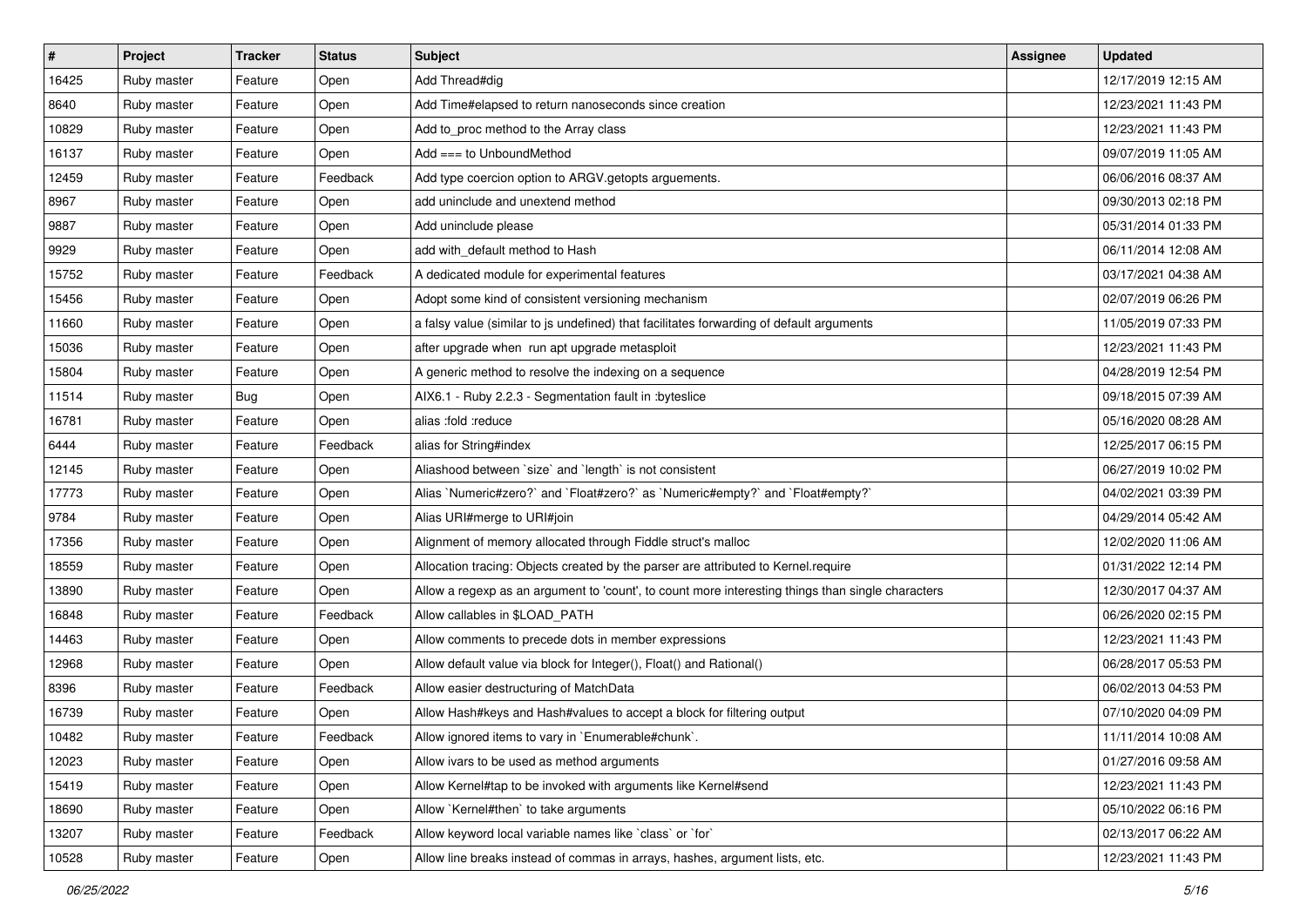| $\vert$ # | Project     | <b>Tracker</b> | <b>Status</b> | <b>Subject</b>                                                                                                          | <b>Assignee</b> | <b>Updated</b>      |
|-----------|-------------|----------------|---------------|-------------------------------------------------------------------------------------------------------------------------|-----------------|---------------------|
| 12057     | Ruby master | Feature        | Open          | Allow methods with 'yield' to be called without a block                                                                 |                 | 12/23/2021 11:43 PM |
| 16037     | Ruby master | Feature        | Open          | Allow multiple single/double-splatted variables in `in` pattern matching and introduce non-greedy-splatted<br>variables |                 | 08/04/2019 04:47 AM |
| 18617     | Ruby master | Feature        | Open          | Allow multiples keys in Hash#[] acting like Hash#dig                                                                    |                 | 03/10/2022 01:36 PM |
| 8046      | Ruby master | Feature        | Open          | allow Object#extend to take a block                                                                                     |                 | 12/25/2017 06:15 PM |
| 12969     | Ruby master | Feature        | Open          | Allow optional parameter in String#strip and related                                                                    |                 | 01/20/2017 08:19 AM |
| 16667     | Ruby master | Feature        | Open          | Allow parameters to Symbol#to_proc and Method#to_proc                                                                   |                 | 03/03/2020 03:40 PM |
| 16336     | Ruby master | Feature        | Open          | Allow private constants to be accessed with absolute references                                                         |                 | 11/14/2019 06:21 PM |
| 10863     | Ruby master | Feature        | Open          | allow protected class methods to be callable from instance methods                                                      |                 | 04/01/2015 06:11 PM |
| 18280     | Ruby master | Feature        | Feedback      | Allow rb_utf8_str_new_cstr(NULL)                                                                                        |                 | 11/11/2021 10:28 AM |
| 8291      | Ruby master | Feature        | Open          | Allow retrieving the root Fiber of a Thread                                                                             |                 | 12/23/2021 11:43 PM |
| 12715     | Ruby master | Feature        | Feedback      | Allow ruby hackers to omit having to specify class or module mandatory, if they know exactly what they<br>want to do    |                 | 11/25/2016 09:01 AM |
| 8921      | Ruby master | Feature        | Open          | Allow select, reject, etc to accept a regex                                                                             |                 | 04/04/2020 05:57 AM |
| 10930     | Ruby master | Feature        | Feedback      | Allow splat operator to work for string interpolation                                                                   |                 | 12/05/2015 04:53 AM |
| 15927     | Ruby master | Feature        | Open          | Allow string keys to be used for String#% and sprintf methods                                                           |                 | 06/17/2019 07:13 AM |
| 17520     | Ruby master | Feature        | Feedback      | Allow symbols starting with number, e.g. : 2_weeks                                                                      |                 | 02/09/2021 10:36 PM |
| 9095      | Ruby master | Feature        | Open          | Allow `Symbol#to_proc` to take arguments                                                                                |                 | 11/10/2013 04:25 AM |
| 18603     | Ruby master | Feature        | Open          | Allow syntax like obj.method(arg)=value                                                                                 |                 | 02/27/2022 05:04 PM |
| 18683     | Ruby master | Feature        | Open          | Allow to create hashes with a specific capacity.                                                                        |                 | 04/22/2022 02:34 PM |
| 16688     | Ruby master | Feature        | Open          | Allow #to_path object as argument to system()                                                                           |                 | 04/13/2020 05:37 PM |
| 16296     | Ruby master | Feature        | Open          | Alternative behavior for ` ` in method body if ` ` is not in method definition                                          |                 | 11/10/2019 10:20 AM |
| 14278     | Ruby master | Feature        | Open          | Ambiguous Exception for OpenSSL::HMAC.digest                                                                            |                 | 06/20/2019 11:36 PM |
| 7250      | Ruby master | Feature        | Open          | A mechanism to include at once both instance-level and class-level methods from a module                                |                 | 12/25/2017 06:15 PM |
| 17718     | Ruby master | Feature        | Open          | a method paramaters object that can be pattern matched against                                                          |                 | 03/24/2021 01:29 PM |
| 8827      | Ruby master | Feature        | Open          | A method that flips the receiver and the first argument                                                                 |                 | 08/29/2013 05:59 AM |
| 11997     | Ruby master | Feature        | Feedback      | A method to read a file with interpolations                                                                             |                 | 03/17/2016 01:13 PM |
| 13290     | Ruby master | Feature        | Feedback      | A method to use a hash like in a case construction                                                                      |                 | 03/13/2017 07:28 AM |
| 12957     | Ruby master | Feature        | Feedback      | A more OO way to create lambda Procs                                                                                    |                 | 01/24/2017 08:43 PM |
| 10183     | Ruby master | Feature        | Open          | An alternative name for method `class`                                                                                  |                 | 10/31/2017 11:42 AM |
| 10867     | Ruby master | Feature        | Feedback      | An ATOMIC_GET operation should be written and used.                                                                     |                 | 07/23/2019 03:13 PM |
| 12083     | Ruby master | Feature        | Open          | \$ and \$~ by Binding#local variable {get,set}                                                                          |                 | 02/18/2016 04:35 AM |
| 15557     | Ruby master | Feature        | Open          | A new class that stores a condition and the previous receiver                                                           |                 | 01/27/2019 05:22 AM |
| 18137     | Ruby master | Feature        | Open          | A new method to check Proc is isolated or not                                                                           |                 | 10/27/2021 07:30 AM |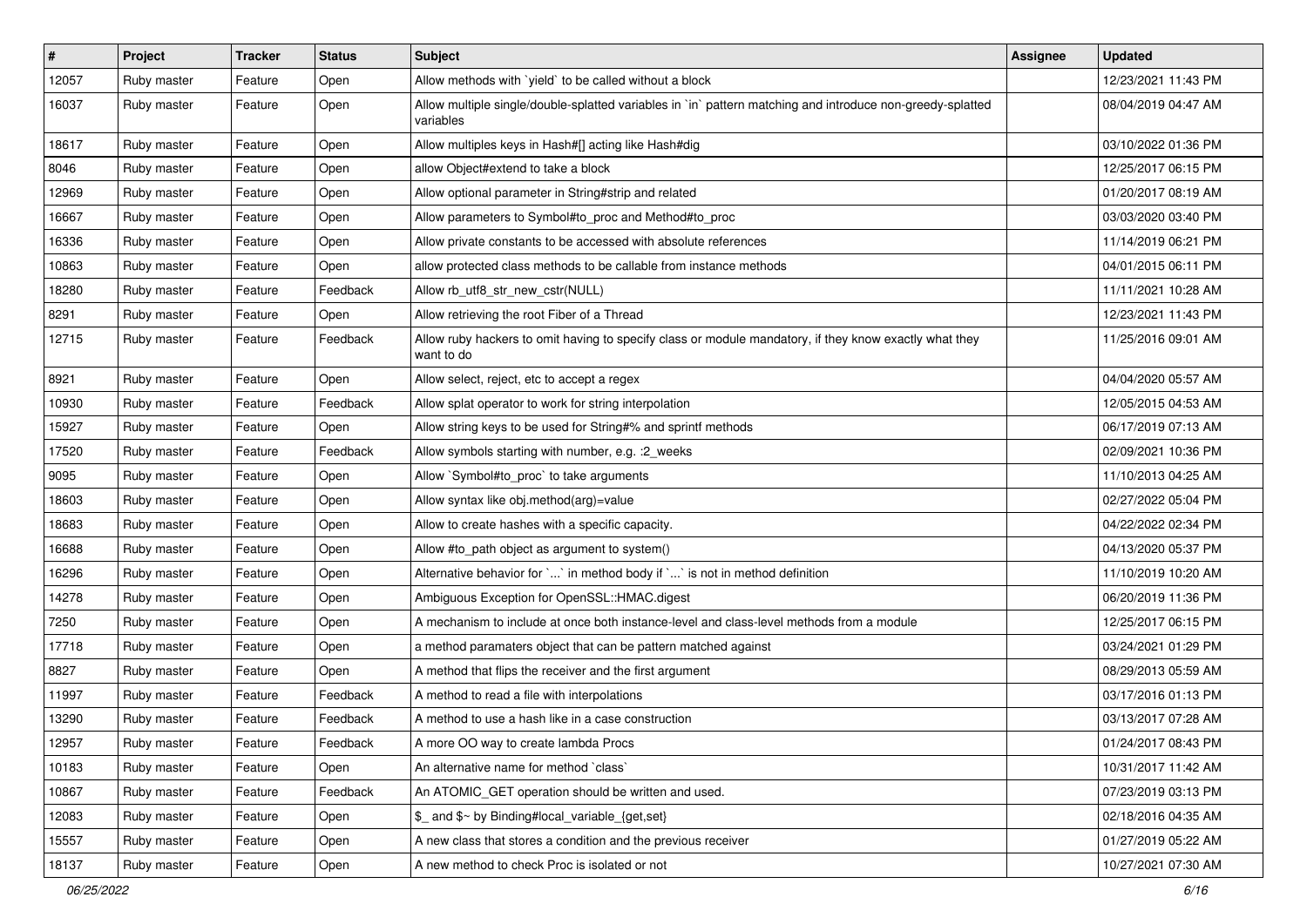| $\vert$ # | Project     | <b>Tracker</b> | <b>Status</b> | <b>Subject</b>                                                                                                                                                                             | Assignee | <b>Updated</b>      |
|-----------|-------------|----------------|---------------|--------------------------------------------------------------------------------------------------------------------------------------------------------------------------------------------|----------|---------------------|
| 10394     | Ruby master | Feature        | Feedback      | An instance method on Enumerator that evaluates the block under with self being the block variable.                                                                                        |          | 04/30/2019 11:58 AM |
| 12901     | Ruby master | Feature        | Open          | Anonymous functions without scope lookup overhead                                                                                                                                          |          | 01/01/2022 12:30 PM |
| 18691     | Ruby master | Misc           | Feedback      | An option to run `make rbconfig.rb` in a different directory                                                                                                                               |          | 06/16/2022 04:59 PM |
| 12262     | Ruby master | Feature        | Open          | Anti-loop                                                                                                                                                                                  |          | 04/09/2016 05:30 AM |
| 18396     | Ruby master | <b>Bug</b>     | Open          | An unexpected "hash value omission" syntax error when without parentheses call expr follows                                                                                                |          | 03/29/2022 09:58 PM |
| 14967     | Ruby master | Feature        | Open          | Any type                                                                                                                                                                                   |          | 08/11/2019 07:43 PM |
| 15627     | Ruby master | Feature        | Open          | Appearance of custom singleton classes                                                                                                                                                     |          | 06/15/2020 10:37 PM |
| 10425     | Ruby master | Feature        | Open          | A predicate method to tell if a number is near another                                                                                                                                     |          | 10/26/2014 01:47 AM |
| 10426     | Ruby master | Feature        | Open          | A predicate to express congruence                                                                                                                                                          |          | 11/14/2014 02:11 AM |
| 13860     | Ruby master | Feature        | Open          | A proposal for a new, simpler class-method addition to Time - for the time being calling it Time.date() but<br>another name is fine; and the ability to omit '%' tokens as arguments to it |          | 02/21/2018 12:57 PM |
| 12378     | Ruby master | Feature        | Open          | arbitrary size Random.new_seed                                                                                                                                                             |          | 05/13/2016 04:44 PM |
| 17399     | Ruby master | Misc           | Open          | Are endless methods experimental?                                                                                                                                                          |          | 12/22/2020 07:05 PM |
| 12992     | Ruby master | Feature        | Open          | ArgumentError if hostname is missing                                                                                                                                                       |          | 07/27/2021 11:40 AM |
| 12482     | Ruby master | Feature        | Open          | ArgumentError.new(nil) should give a better description                                                                                                                                    |          | 06/16/2016 04:18 AM |
| 8062      | Ruby master | Feature        | Feedback      | Argument error stack trace to specify the 'called' method                                                                                                                                  |          | 12/25/2017 06:15 PM |
| 14111     | Ruby master | Feature        | Open          | ArgumentError00000000000000000000000000                                                                                                                                                    |          | 06/13/2019 05:41 AM |
| 18402     | Ruby master | Feature        | Open          | <b>Argument Labels</b>                                                                                                                                                                     |          | 01/31/2022 06:14 PM |
| 16039     | Ruby master | Feature        | Open          | Array#contains? to check if one array contains another array                                                                                                                               |          | 12/19/2019 06:47 AM |
| 16118     | Ruby master | Feature        | Open          | Array .difference allow custom comparison                                                                                                                                                  |          | 12/23/2021 11:44 PM |
| 16146     | Ruby master | Feature        | Open          | Array .difference allow custom comparison                                                                                                                                                  |          | 11/11/2019 08:34 PM |
| 10254     | Ruby master | Feature        | Feedback      | Array#each and Array#map for nested arrays                                                                                                                                                 |          | 09/19/2014 07:38 PM |
| 14585     | Ruby master | Feature        | Open          | Array#each pair                                                                                                                                                                            |          | 03/11/2018 11:38 PM |
| 16928     | Ruby master | Feature        | Open          | Array#include all? & Array#include any?                                                                                                                                                    |          | 06/01/2020 09:27 PM |
| 17056     | Ruby master | Feature        | Open          | Array#index: Allow specifying the position to start search as in String#index                                                                                                              |          | 09/25/2020 01:41 PM |
| 10729     | Ruby master | Feature        | Open          | Array method to subtract in place                                                                                                                                                          |          | 01/11/2015 02:29 PM |
| 4147      | Ruby master | Feature        | Feedback      | Array#sample 00000000                                                                                                                                                                      |          | 11/21/2016 04:59 AM |
| 12059     | Ruby master | Feature        | Open          | `Array#single?`, `Hash#single?`                                                                                                                                                            |          | 02/10/2016 04:02 AM |
| 16678     | Ruby master | Misc           | Open          | Array#values_at has unintuitive behavior when supplied a range starting with negative index                                                                                                |          | 03/09/2020 02:06 PM |
| 8970      | Ruby master | Feature        | Open          | Array.zip and Array.product                                                                                                                                                                |          | 09/12/2019 03:40 AM |
| 17856     | Ruby master | Feature        | Open          | ary.member? is slower than ary.include?                                                                                                                                                    |          | 05/11/2021 10:12 AM |
| 13164     | Ruby master | <b>Bug</b>     | Open          | A second `SystemStackError` exception results in `Segmentation fault (core dumped)`                                                                                                        |          | 04/14/2017 01:05 PM |
| 11475     | Ruby master | Feature        | Open          | AST transforms                                                                                                                                                                             |          | 08/21/2015 11:14 AM |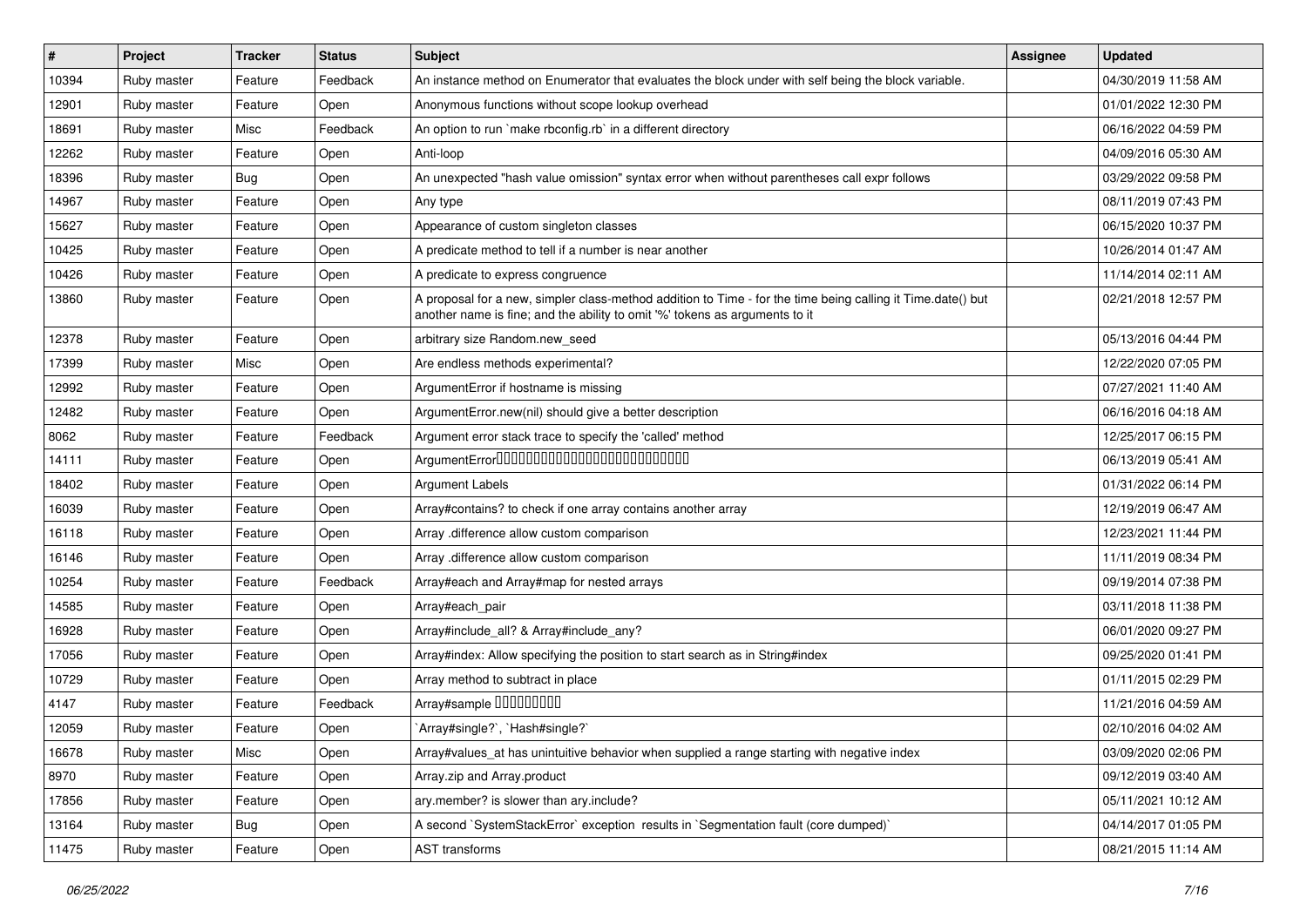| $\vert$ # | Project     | <b>Tracker</b> | <b>Status</b> | <b>Subject</b>                                                                                                             | <b>Assignee</b> | <b>Updated</b>      |
|-----------|-------------|----------------|---------------|----------------------------------------------------------------------------------------------------------------------------|-----------------|---------------------|
| 9402      | Ruby master | Feature        | Open          | A syntax to specify the default value of a hash                                                                            |                 | 12/23/2021 11:43 PM |
| 8259      | Ruby master | Feature        | Open          | Atomic attributes accessors                                                                                                |                 | 12/23/2021 11:43 PM |
| 8635      | Ruby master | Feature        | Open          | attr accessor with default block                                                                                           |                 | 12/23/2021 11:43 PM |
| 16817     | Ruby master | Feature        | Open          | attr_predicate or attr_query or attr_something for ? methods                                                               |                 | 12/23/2021 11:44 PM |
| 18070     | Ruby master | Feature        | Open          | `attr` should be removed                                                                                                   |                 | 08/09/2021 05:51 PM |
| 11415     | Ruby master | Feature        | Open          | autoload with a Proc                                                                                                       |                 | 10/21/2015 08:38 PM |
| 15458     | Ruby master | Feature        | Open          | Automatic Exception#cause print in IRB                                                                                     |                 | 12/23/2021 11:44 PM |
| 16005     | Ruby master | Feature        | Open          | A variation of Time.iso8601 that can parse yyyy-MM-dd HH:mm:ss                                                             |                 | 06/16/2022 01:08 AM |
| 8184      | Ruby master | Feature        | Open          | Avoid the creation of meaningless ranges (nil, false, true)                                                                |                 | 03/29/2013 11:16 PM |
| 13006     | Ruby master | Feature        | Open          | backtrace of thread killer                                                                                                 |                 | 12/06/2016 01:11 AM |
| 10634     | Ruby master | Feature        | Open          | Baselining with Benchmark                                                                                                  |                 | 12/23/2021 11:43 PM |
| 16671     | Ruby master | Misc           | Open          | <b>BASERUBY</b> version policy                                                                                             |                 | 03/05/2020 01:11 AM |
| 5360      | Ruby master | Feature        | Feedback      | BasicObject#binding                                                                                                        |                 | 12/25/2017 06:15 PM |
| 13057     | Ruby master | Misc           | Feedback      | BasicObject# send documentation contains references to #send                                                               |                 | 12/26/2016 09:49 PM |
| 15344     | Ruby master | Feature        | Feedback      | Being proactive about Ruby security                                                                                        |                 | 12/23/2021 11:40 PM |
| 9832      | Ruby master | Misc           | Open          | better concurrency in threads                                                                                              |                 | 05/12/2014 12:33 PM |
| 12790     | Ruby master | Feature        | Open          | Better inspect for stdlib classes                                                                                          |                 | 02/27/2017 08:36 PM |
| 8570      | Ruby master | Feature        | Open          | Better mechanisms to safely load classes concurrently                                                                      |                 | 12/23/2021 11:43 PM |
| 13434     | Ruby master | Feature        | Open          | better method definition in C API                                                                                          |                 | 07/13/2017 07:41 AM |
| 13048     | Ruby master | Feature        | Open          | Better way to do Regexp.new(Regexp.escape("some string"))                                                                  |                 | 01/20/2017 04:01 AM |
| 18831     | Ruby master | Feature        | Open          | Block argument to `yield`                                                                                                  |                 | 06/18/2022 03:12 AM |
| 11129     | Ruby master | Feature        | Open          | block-level hash destructuring only works for the last argument                                                            |                 | 07/07/2019 05:11 AM |
| 13333     | Ruby master | Feature        | Open          | block to yield                                                                                                             |                 | 05/19/2017 09:01 AM |
| 16143     | Ruby master | <b>Bug</b>     | Feedback      | BOM UTF-8 is not removed after rewind                                                                                      |                 | 06/09/2022 06:51 AM |
| 10327     | Ruby master | Feature        | Open          | Bool/False/True module for '==='                                                                                           |                 | 10/15/2014 02:42 PM |
| 17878     | Ruby master | <b>Bug</b>     | Open          | bootstraptest/test_ractor.rb:224 a random failing test with "The outgoing-port is already closed<br>(Ractor::ClosedError)" |                 | 09/13/2021 01:10 PM |
| 7060      | Ruby master | Feature        | Open          | Broaden support for chmod                                                                                                  |                 | 12/25/2017 06:15 PM |
| 18764     | Ruby master | <b>Bug</b>     | Open          | Build Error when Using msys2-mingw64 and Ruby 3.2                                                                          |                 | 05/10/2022 06:48 AM |
| 10766     | Ruby master | Misc           | Feedback      | Build failed generating RDoc documentation                                                                                 |                 | 05/17/2016 06:37 AM |
| 12179     | Ruby master | <b>Bug</b>     | Open          | Build failure due to VPATH expansion                                                                                       |                 | 04/14/2016 01:55 AM |
| 18674     | Ruby master | i Bug          | Open          | Build failure `make up` with WSL2                                                                                          |                 | 04/01/2022 08:51 AM |
| 9189      | Ruby master | i Bug          | Assigned      | Build failure on Windows in case of nonascii TEMP environment.                                                             |                 | 01/05/2018 09:00 PM |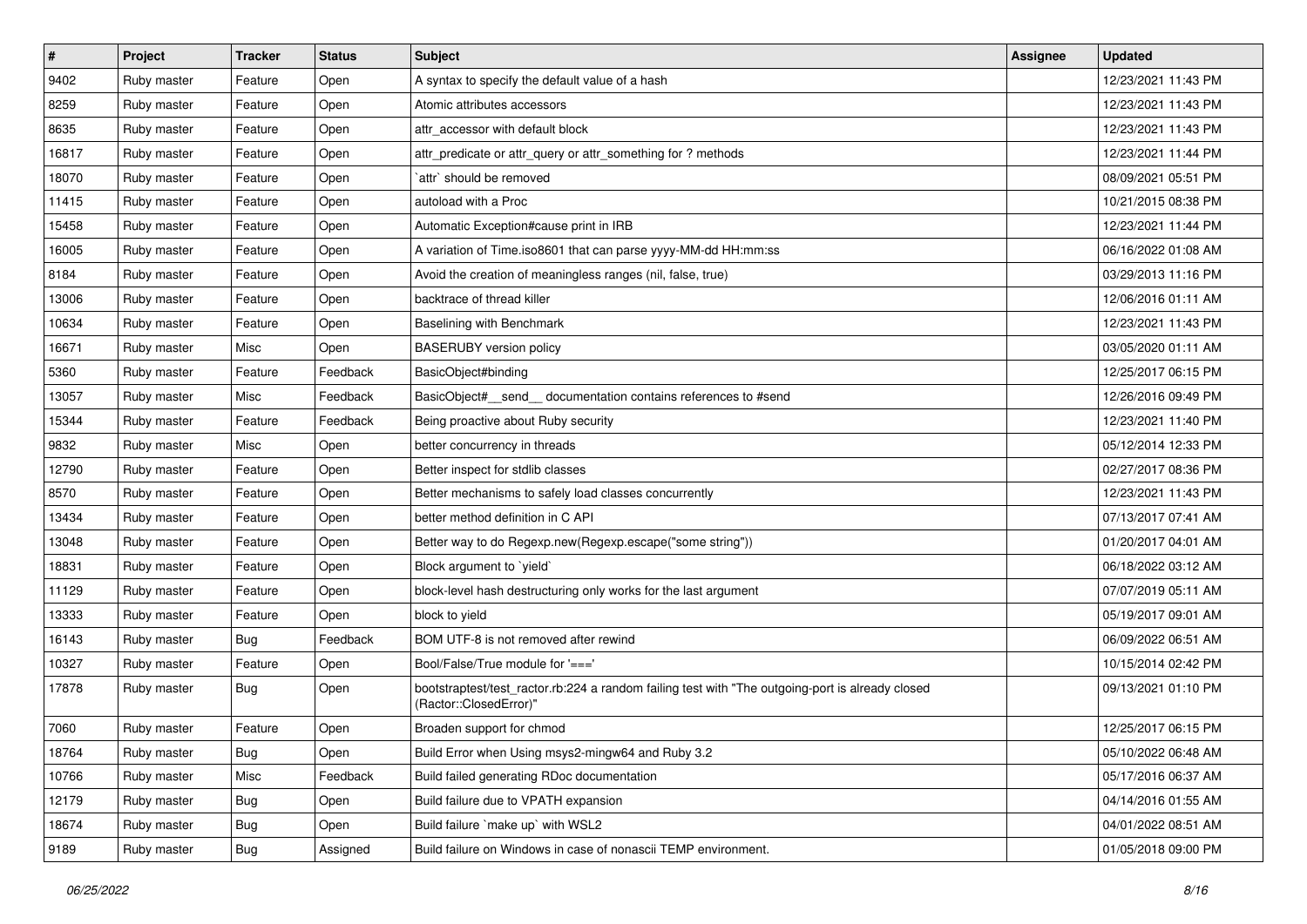| #     | Project     | <b>Tracker</b> | <b>Status</b> | <b>Subject</b>                                                                                                                                                        | Assignee | <b>Updated</b>      |
|-------|-------------|----------------|---------------|-----------------------------------------------------------------------------------------------------------------------------------------------------------------------|----------|---------------------|
| 16795 | Ruby master | Feature        | Open          | build ruby exe on Windows against ruby-static lib omitting x64-vcruntime-ruby dll (no '--enable-shared'<br>option for Windows)                                        |          | 04/17/2020 01:22 PM |
| 18435 | Ruby master | Bug            | Open          | Calling `protected` on ancestor method changes result of `instance_methods(false)`                                                                                    |          | 06/09/2022 10:23 AM |
| 18476 | Ruby master | Bug            | Open          | Call to require stuck forever after receiving EAGAIN on writev when running with zeus                                                                                 |          | 02/28/2022 02:55 PM |
| 18049 | Ruby master | <b>Bug</b>     | Feedback      | Cannot build ruby-3.0.2 on NetBSD                                                                                                                                     |          | 08/01/2021 12:36 AM |
| 18083 | Ruby master | Feature        | Open          | Capture error in ensure block.                                                                                                                                        |          | 10/21/2021 01:00 PM |
| 18012 | Ruby master | Bug            | Open          | Case-insensitive character classes can only match multiple code points when top-level character class is<br>not negated                                               |          | 06/29/2021 08:35 AM |
| 15363 | Ruby master | Feature        | Open          | Case insensitive file systems - add info to CONFIG or somewhere?                                                                                                      |          | 12/03/2018 04:30 AM |
| 17989 | Ruby master | <b>Bug</b>     | Open          | Case insensitive Regexps do not handle characters with overlapping case foldings                                                                                      |          | 06/15/2021 11:43 AM |
| 11723 | Ruby master | Feature        | Open          | CGI library should give access to raw request body                                                                                                                    |          | 11/20/2015 07:06 PM |
| 15145 | Ruby master | Feature        | Open          | chained mappings proposal                                                                                                                                             |          | 09/22/2018 12:06 AM |
| 14606 | Ruby master | Feature        | Open          | Change begin-else-end without rescue from warning to syntax error                                                                                                     |          | 03/16/2018 01:22 AM |
| 10473 | Ruby master | Feature        | Open          | Change Date#to datetime to use local time                                                                                                                             |          | 07/23/2021 07:08 PM |
| 13559 | Ruby master | Feature        | Feedback      | Change implementation of Feature #6721                                                                                                                                |          | 05/18/2017 12:31 PM |
| 18256 | Ruby master | Feature        | Open          | Change the canonical name of Thread::Mutex, Thread::Queue, Thread::SizedQueue and<br>Thread::ConditionVariable to just Mutex, Queue, SizedQueue and ConditionVariable |          | 10/20/2021 10:59 PM |
| 12041 | Ruby master | Feature        | Open          | Change the initializer of NameError to take a receiver as the third argument                                                                                          |          | 02/12/2016 05:37 AM |
| 16750 | Ruby master | Misc           | Open          | Change typedef of VALUE for better type checking                                                                                                                      |          | 04/03/2020 02:34 AM |
| 13240 | Ruby master | Feature        | Open          | Change Unicode property implementation in Onigmo from inversion lists to direct lookup                                                                                |          | 02/22/2017 08:01 AM |
| 18010 | Ruby master | <b>Bug</b>     | Open          | Character class with single character gets case-folded with following string                                                                                          |          | 06/28/2021 09:30 AM |
| 17646 | Ruby master | <b>Bug</b>     | Open          | Check for `__builtin_mul_overflow` with `long long` arguments                                                                                                         |          | 02/19/2021 06:19 PM |
| 10770 | Ruby master | Feature        | Open          | chr and ord behavior for ill-formed byte sequences and surrogate code points                                                                                          |          | 01/22/2015 10:19 AM |
| 15565 | Ruby master | Feature        | Open          | Circular dependency warnings - suggestions/ideas to improve the output from ruby                                                                                      |          | 01/25/2019 11:36 PM |
| 18379 | Ruby master | <b>Bug</b>     | Open          | [CI] Windows mingw/ucrt - test-all timeout failures                                                                                                                   |          | 12/02/2021 02:23 AM |
| 17829 | Ruby master | Misc           | Open          | Clang/LLVM correctness of x64-mingw32 build (`shorten-64-to-32` warnings)                                                                                             |          | 04/26/2021 04:23 PM |
| 11570 | Ruby master | Misc           | Open          | Clarify autoload chaining behavior                                                                                                                                    |          | 10/06/2015 04:52 PM |
| 17994 | Ruby master | Feature        | Open          | Clarify `IO.read` behavior and add `File.read` method                                                                                                                 |          | 07/16/2021 03:04 AM |
| 17390 | Ruby master | Misc           | Open          | Class and method-level docs for Ractor                                                                                                                                |          | 12/13/2020 06:33 PM |
| 10701 | Ruby master | Feature        | Open          | Class: Array 2 New methods                                                                                                                                            |          | 01/08/2015 07:21 AM |
| 12084 | Ruby master | Feature        | Open          | Class#instance`                                                                                                                                                       |          | 12/14/2021 08:52 PM |
| 17040 | Ruby master | Feature        | Open          | cleanup include/ruby/backward*                                                                                                                                        |          | 08/26/2020 07:07 AM |
| 12277 | Ruby master | Misc           | Open          | Coding rule: colum number                                                                                                                                             |          | 04/13/2016 06:32 PM |
| 18644 | Ruby master | Feature        | Open          | Coerce anything callable to a Proc                                                                                                                                    |          | 06/18/2022 05:28 PM |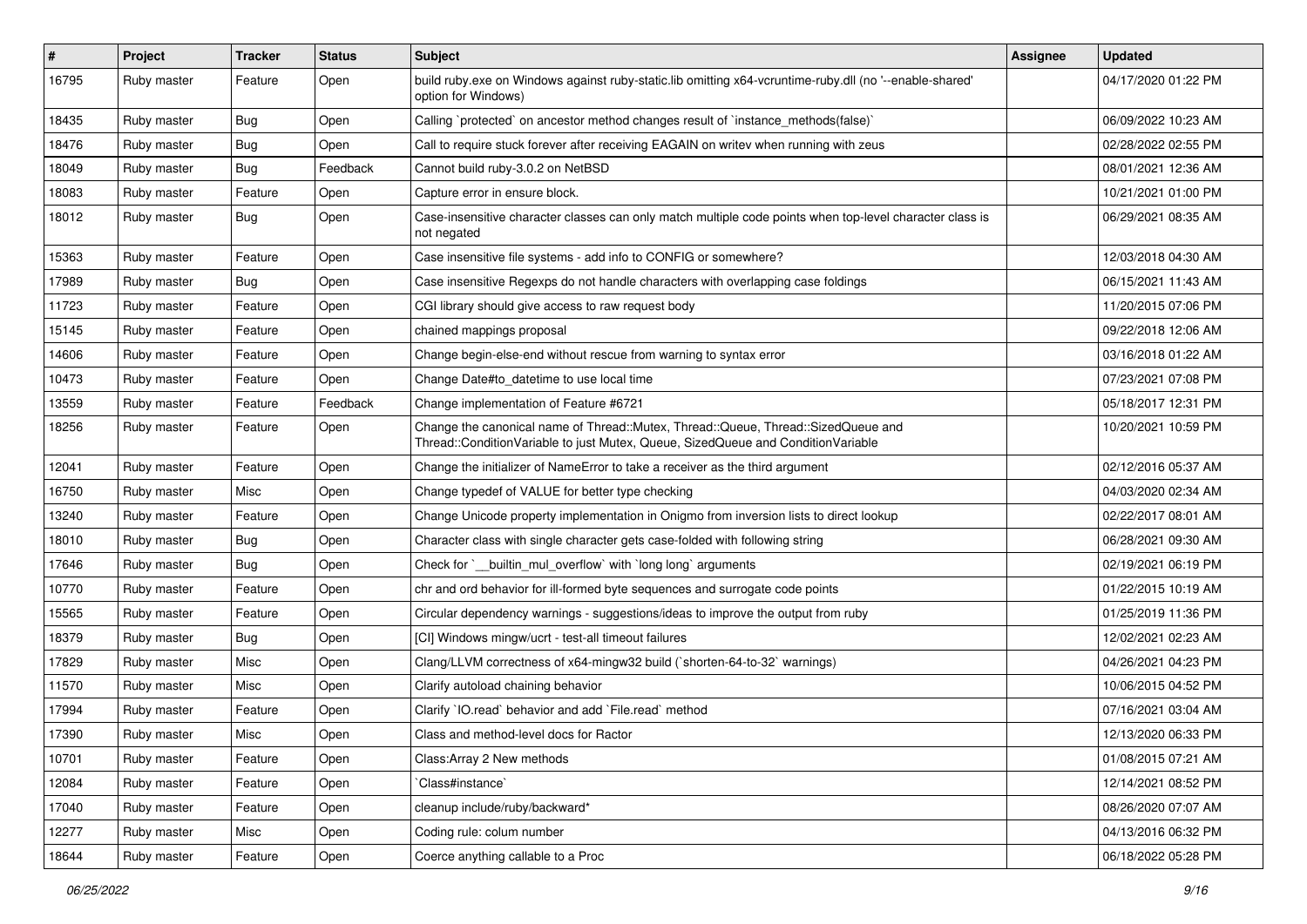| $\vert$ # | Project     | <b>Tracker</b> | <b>Status</b> | <b>Subject</b>                                                                                                        | Assignee | <b>Updated</b>      |
|-----------|-------------|----------------|---------------|-----------------------------------------------------------------------------------------------------------------------|----------|---------------------|
| 12134     | Ruby master | Feature        | Open          | Comparison between 'true' and 'false'                                                                                 |          | 03/15/2016 12:41 PM |
| 17931     | Ruby master | <b>Bug</b>     | Open          | Compile fails setup option nodynamic                                                                                  |          | 07/07/2021 08:51 AM |
| 15840     | Ruby master | Feature        | Open          | configuration path search                                                                                             |          | 05/11/2019 01:24 PM |
| 18429     | Ruby master | Bug            | Open          | Configure ruby-3.0.3 on Solaris 10 Unknown keyword 'URL' in './ruby.tmp.pc'                                           |          | 01/18/2022 09:15 PM |
| 16346     | Ruby master | Misc           | Open          | Confusing macro name: RUBY_MARK_NO_PIN_UNLESS_NULL                                                                    |          | 11/13/2019 07:39 AM |
| 12817     | Ruby master | Feature        | Open          | Consider adding method .sample() on class Hash (if this was not yet proposed)                                         |          | 10/11/2016 12:57 AM |
| 10018     | Ruby master | Feature        | Feedback      | Consider adding Sub-Includes as in include Foo::bar                                                                   |          | 07/10/2014 12:49 AM |
| 10663     | Ruby master | Feature        | Open          | Consider adding support for String input to File. methods                                                             |          | 01/05/2015 12:47 AM |
| 10645     | Ruby master | Feature        | Open          | Consider adding support of .first to MatchData object like MatchData[0]                                               |          | 12/25/2014 06:50 AM |
| 14615     | Ruby master | Feature        | Open          | Consider introducing shortcut to check Net::HTTP response type                                                        |          | 03/19/2018 05:43 AM |
| 13922     | Ruby master | Feature        | Open          | Consider showing warning messages about same-named aliases - either directly or perhaps via the "did<br>you mean gem" |          | 09/25/2017 12:21 PM |
| 9516      | Ruby master | Misc           | Open          | Consolidate all deprecation messages to one or more helper methods                                                    |          | 02/13/2014 05:11 PM |
| 12077     | Ruby master | Feature        | Open          | Consolidate SSLSocket interface with TCPSocket                                                                        |          | 05/17/2016 06:37 AM |
| 6828      | Ruby master | Feature        | Open          | <b>Constancy of Constants</b>                                                                                         |          | 12/10/2020 08:47 AM |
| 18622     | Ruby master | Bug            | Open          | const_get still looks in Object, while lexical constant lookup no longer does                                         |          | 04/22/2022 11:26 AM |
| 17749     | Ruby master | Feature        | Open          | Const source location without name                                                                                    |          | 04/17/2021 07:38 AM |
| 17137     | Ruby master | Misc           | Open          | Cooperation on maintaining official docker ruby images                                                                |          | 09/02/2020 05:03 PM |
| 18655     | Ruby master | Feature        | Open          | Copy `IO#wait_readable`, `IO#wait_writable`, `IO#wait_priority` and `IO#wait` into core.                              |          | 06/22/2022 04:49 AM |
| 15861     | Ruby master | Feature        | Open          | Correctly parse `file:c:/path/to/file` URIs                                                                           |          | 05/18/2019 10:58 PM |
| 8811      | Ruby master | Feature        | Feedback      | Counterpart to `Hash#key?` for `Array`                                                                                |          | 09/04/2013 02:12 AM |
| 18678     | Ruby master | Bug            | Open          | Crash on Mac - vm_call0_cfunc_with_frame                                                                              |          | 05/26/2022 05:40 PM |
| 12848     | Ruby master | Feature        | Assigned      | Crazy idea: Allow regex definition for methods (Do not take it seriously please)                                      |          | 10/18/2016 12:17 AM |
| 18659     | Ruby master | Feature        | Open          | Create a Binding at the time of an exception and make it available to Rescue                                          |          | 03/25/2022 10:55 AM |
| 12110     | Ruby master | Feature        | Open          | Create a method to avoid vacuous truth?                                                                               |          | 03/12/2016 08:01 AM |
| 15074     | Ruby master | Feature        | Open          | Create 'official' C API documentation on ruby-doc.org                                                                 |          | 09/12/2018 09:12 PM |
| 11183     | Ruby master | Bug            | Open          |                                                                                                                       |          | 05/26/2015 08:32 AM |
| 11550     | Ruby master | Feature        | Open          | Current behaviour of super() is dangerous in the presence of more than one included modules.                          |          | 01/20/2016 08:44 AM |
| 13072     | Ruby master | Misc           | Open          | Current state of date standard library                                                                                |          | 09/02/2017 05:38 PM |
| 17683     | Ruby master | Misc           | Open          | Current status of beginless range (experimental or not)                                                               |          | 06/05/2021 07:22 AM |
| 7986      | Ruby master | Feature        | Feedback      | Custom case statement comparison method                                                                               |          | 12/10/2020 08:50 AM |
| 18296     | Ruby master | Feature        | Open          | Custom exception formatting should override `Exception#full_message`.                                                 |          | 12/15/2021 08:49 PM |
| 8807      | Ruby master | Feature        | Open          | Custom literals                                                                                                       |          | 12/10/2020 08:53 AM |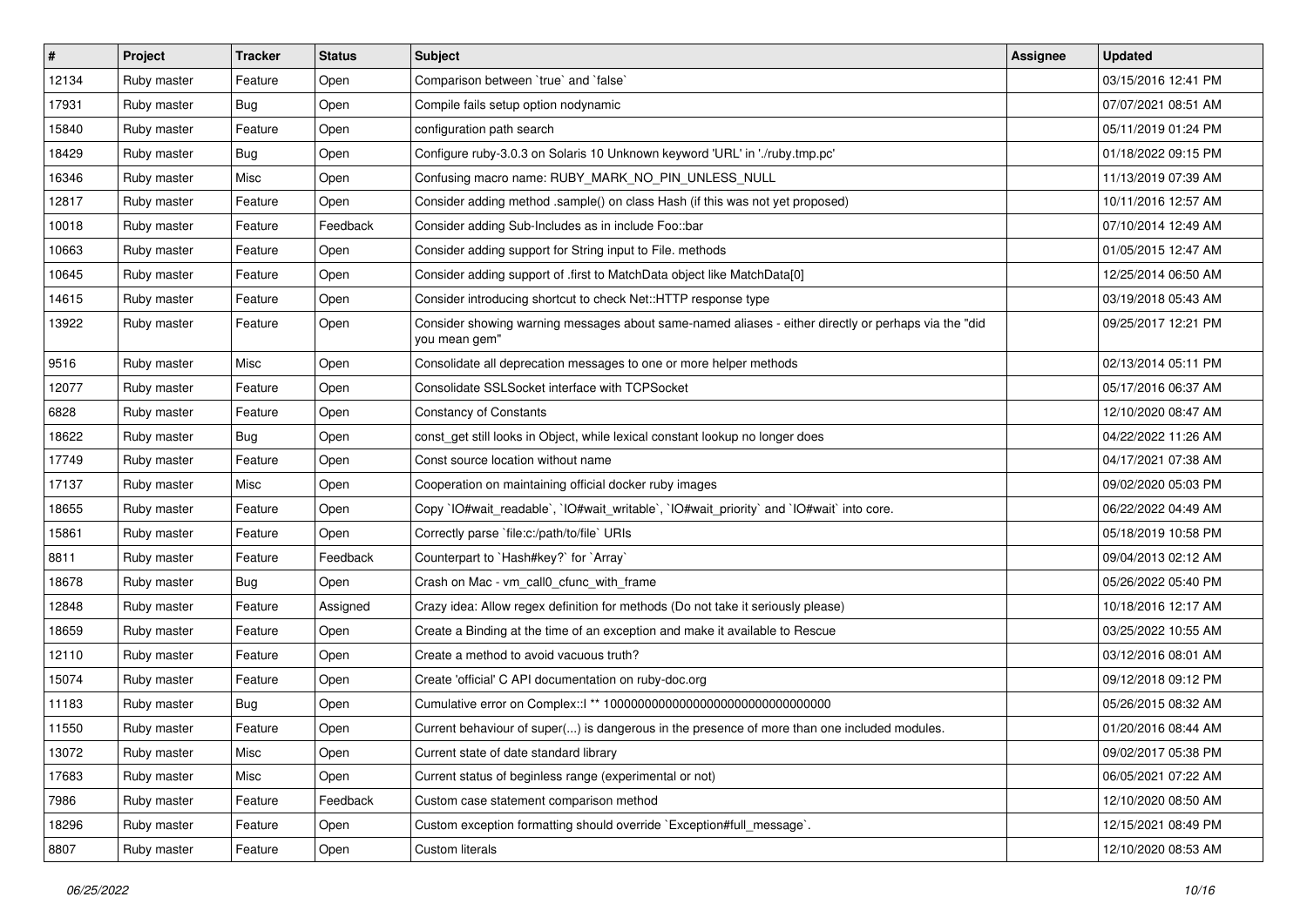| $\vert$ # | Project     | <b>Tracker</b> | <b>Status</b> | <b>Subject</b>                                                                                                                                                           | Assignee | <b>Updated</b>      |
|-----------|-------------|----------------|---------------|--------------------------------------------------------------------------------------------------------------------------------------------------------------------------|----------|---------------------|
| 8437      | Ruby master | Feature        | Open          | custom operators, unicode                                                                                                                                                |          | 08/30/2015 03:05 AM |
| 11987     | Ruby master | Feature        | Open          | daemons can't show the backtrace of rb_bug                                                                                                                               |          | 01/13/2016 10:58 AM |
| 10040     | Ruby master | Feature        | Feedback      | '%d' and '%t' shorthands for 'Date.new(*args)' and 'Time.new(*args)'                                                                                                     |          | 07/21/2014 03:42 AM |
| 11177     | Ruby master | Bug            | Open          | <b>DATALEOFILILILILILI</b>                                                                                                                                               |          | 05/25/2015 03:49 AM |
| 15418     | Ruby master | Misc           | Open          | Date.parse('2018')                                                                                                                                                       |          | 12/15/2018 09:17 PM |
| 15598     | Ruby master | <b>Bug</b>     | Open          | Deadlock on mutual reference of autoloaded constants                                                                                                                     |          | 03/20/2019 10:58 AM |
| 16557     | Ruby master | Feature        | Open          | Deduplicate Regexp literals                                                                                                                                              |          | 02/28/2020 11:44 AM |
| 18640     | Ruby master | Feature        | Open          | default empty string argument for `String#sub` and `String#sub!`, e.g. `"hello".sub("I")`                                                                                |          | 03/19/2022 02:33 AM |
| 17722     | Ruby master | Bug            | Open          | define method with shareable results in "defined in a different Ractor"                                                                                                  |          | 08/24/2021 12:03 PM |
| 14040     | Ruby master | Feature        | Open          | deprecate HTTP.version_1_2                                                                                                                                               |          | 10/22/2017 09:32 AM |
| 17468     | Ruby master | Feature        | Open          | Deprecate RUBY DEVEL                                                                                                                                                     |          | 06/16/2022 01:08 AM |
| 18836     | Ruby master | Misc           | Open          | DevMeeting-2022-07-21                                                                                                                                                    |          | 06/21/2022 10:09 PM |
| 13314     | Ruby master | Feature        | Open          | $dig =$                                                                                                                                                                  |          | 03/14/2017 12:55 PM |
| 14564     | Ruby master | Feature        | Open          | dig` opposite method                                                                                                                                                     |          | 03/07/2018 11:24 PM |
| 15563     | Ruby master | Feature        | Open          | #dig that throws an exception if a key doesn't exist                                                                                                                     |          | 02/17/2020 08:42 AM |
| 10217     | Ruby master | Feature        | Open          | Dir constructor similar to Pathname constructor                                                                                                                          |          | 12/23/2021 11:43 PM |
| 16249     | Ruby master | Feature        | Open          | Dir#empty? and File#empty?                                                                                                                                               |          | 10/19/2019 12:49 PM |
| 8258      | Ruby master | Feature        | Feedback      | Dir#escape_glob                                                                                                                                                          |          | 12/23/2021 11:40 PM |
| 12226     | Ruby master | Feature        | Open          | Dir.home with valid named user raises ArgumentError on Windows                                                                                                           |          | 05/08/2016 10:06 AM |
| 16130     | Ruby master | Misc           | Open          | [Discussion / Ideas] Finding a good name for the concept of/behind guilds - primarily the NAME                                                                           |          | 08/27/2019 04:00 PM |
| 16803     | Ruby master | Misc           | Open          | Discussion: those internal macros reside in public API headers                                                                                                           |          | 05/14/2020 12:27 PM |
| 14931     | Ruby master | Feature        | Open          | [DOC] exception keyword argument is not documented in some methods                                                                                                       |          | 07/22/2018 08:53 AM |
| 13108     | Ruby master | Feature        | Open          | [Doc Request] Explicitly document Range#sum                                                                                                                              |          | 01/05/2017 11:50 PM |
| 13497     | Ruby master | Misc           | Open          | Docs, code samples, Ripper example                                                                                                                                       |          | 04/23/2017 04:27 AM |
| 15224     | Ruby master | Misc           | Open          | [DOCs] Minor inconsistency in class Array #initialize_copy -<br>https://ruby-doc.org/core-2.5.1/Array.html#method-i-initialize_copy                                      |          | 10/13/2018 02:26 PM |
| 12595     | Ruby master | Misc           | Open          | Documentation                                                                                                                                                            |          | 07/18/2016 04:39 PM |
| 15047     | Ruby master | Feature        | Assigned      | Documentation and more functions for Hash functions in C API                                                                                                             |          | 03/20/2019 01:24 AM |
| 14673     | Ruby master | Misc           | Open          | Documentation for `Array#drop` / `drop_while` unclear in regard to modification                                                                                          |          | 04/10/2018 09:51 AM |
| 15249     | Ruby master | Misc           | Open          | Documentation for attr_accessor and attr_reader should be corrected                                                                                                      |          | 10/23/2018 08:09 PM |
| 15654     | Ruby master | Misc           | Open          | Documentation for Complex is wrong or misleading                                                                                                                         |          | 03/11/2019 11:55 AM |
| 16659     | Ruby master | Misc           | Open          | Documentation on Regexp missing for absence pattern (?~pat)                                                                                                              |          | 02/27/2020 04:16 PM |
| 15905     | Ruby master | Misc           | Feedback      | [Documentation] [Request for the wiki at https://bugs.ruby-lang.org/projects/ruby-trunk/wiki] - Consider<br>adding more information to statically compiled ruby variants |          | 06/06/2019 03:07 PM |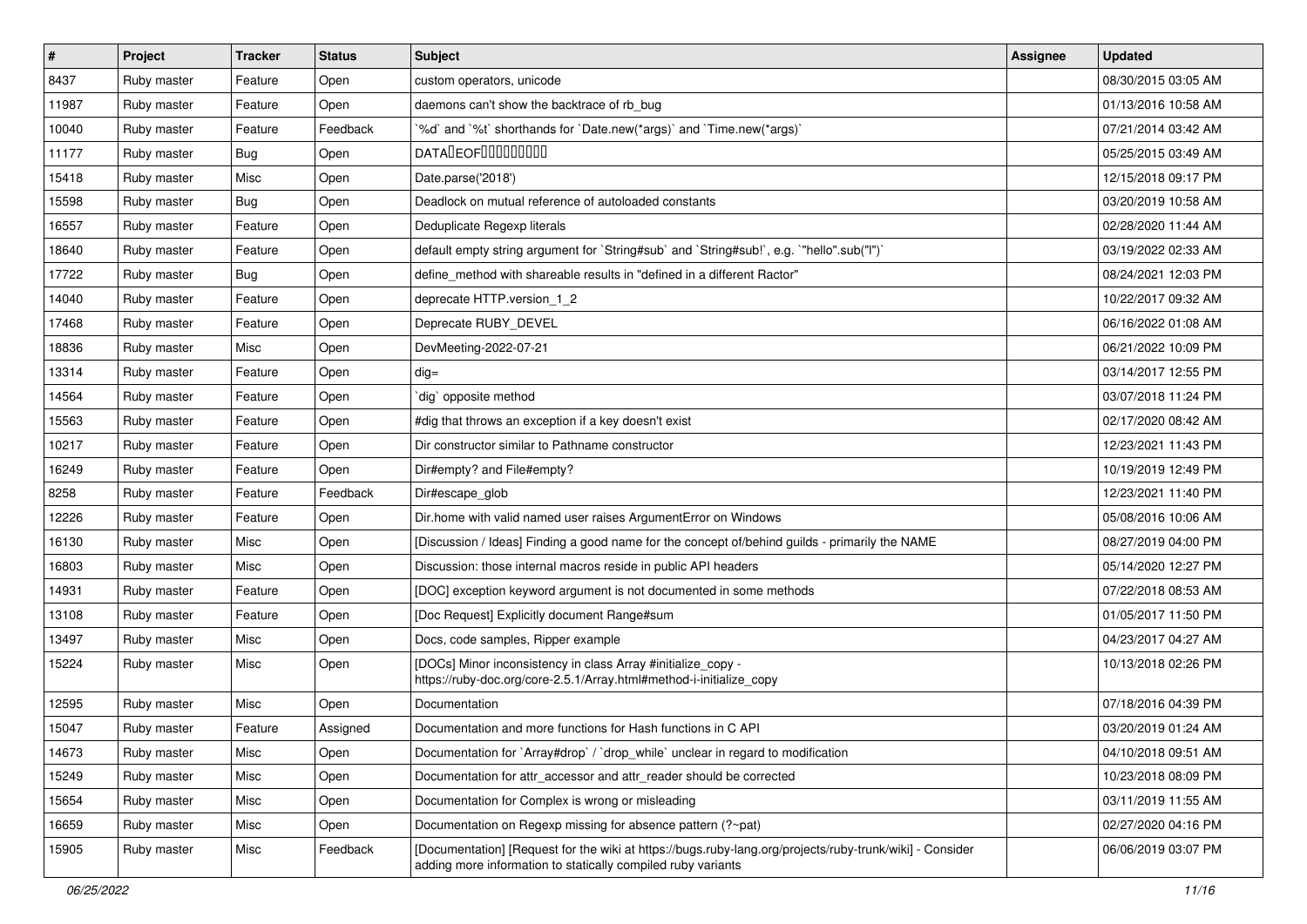| $\sharp$ | Project     | <b>Tracker</b> | <b>Status</b> | <b>Subject</b>                                                                                          | <b>Assignee</b> | <b>Updated</b>      |
|----------|-------------|----------------|---------------|---------------------------------------------------------------------------------------------------------|-----------------|---------------------|
| 11323    | Ruby master | Feature        | Open          | Documentation update on how uniq works / guarantee of order                                             |                 | 07/02/2015 03:34 AM |
| 10176    | Ruby master | Feature        | Open          | Document how to perform net/http calls in parallel                                                      |                 | 08/27/2014 10:46 PM |
| 15663    | Ruby master | Feature        | Open          | Documenting autoload semantics                                                                          |                 | 04/20/2019 01:44 AM |
| 18832    | Ruby master | Feature        | Open          | Do not have class/module keywords consider ancestors of Object                                          |                 | 06/21/2022 05:50 AM |
| 9725     | Ruby master | Feature        | Open          | Do not inspect NameError target object unless verbose                                                   |                 | 05/08/2015 02:18 AM |
| 8515     | Ruby master | Feature        | Feedback      | don't allow irb to dump output for forever and ever                                                     |                 | 08/15/2014 09:20 PM |
| 17337    | Ruby master | <b>Bug</b>     | Open          | Don't embed Ruby build-time configuration in Ruby                                                       |                 | 12/21/2020 04:17 PM |
| 16657    | Ruby master | Feature        | Open          | Don't ship bundled gems as .gem files as well as in expanded form                                       |                 | 02/27/2020 06:50 AM |
| 11783    | Ruby master | Misc           | Open          | Do you have any idea if you have a budgets?                                                             |                 | 05/16/2019 09:06 PM |
| 13733    | Ruby master | Feature        | Open          | Dump the delegator instead of the delegated object                                                      |                 | 06/29/2018 05:09 PM |
| 14932    | Ruby master | Feature        | Open          | Dynamically adjust method cache size at runtime                                                         |                 | 07/22/2018 10:45 PM |
| 14811    | Ruby master | Feature        | Open          | Dynamically extend Ruby VM stack                                                                        |                 | 06/05/2018 07:59 AM |
| 15632    | Ruby master | Feature        | Feedback      | Dynamic method references                                                                               |                 | 03/18/2019 08:24 PM |
| 7340     | Ruby master | Feature        | Open          | 'each_with' or 'into' alias for 'each_with_object'                                                      |                 | 12/25/2017 06:15 PM |
| 6793     | Ruby master | Feature        | Feedback      | easier ability to "run as the currently running ruby"                                                   |                 | 12/25/2017 06:15 PM |
| 15510    | Ruby master | Misc           | Open          | Easter egg in Thread.handle_interrupt                                                                   |                 | 01/05/2019 11:53 PM |
| 14819    | Ruby master | Feature        | Open          | Efficient cstring to RVALUE typecasting for c extension gems                                            |                 | 06/06/2018 09:13 PM |
| 18005    | Ruby master | Feature        | Open          | Enable non-blocking `binding.irb`.                                                                      |                 | 06/24/2021 07:20 PM |
| 18338    | Ruby master | Bug            | Open          | Encoding.default_external = Encoding::UTF_16BE may add a wrongly-encoded string to<br>\$LOADED_FEATURES |                 | 11/15/2021 07:32 AM |
| 9111     | Ruby master | Feature        | Open          | Encoding-free String comparison                                                                         |                 | 11/21/2013 04:35 PM |
| 17637    | Ruby master | Misc           | Open          | Endless ranges with 'nil' boundary weird behavior                                                       |                 | 02/19/2021 07:57 AM |
| 13220    | Ruby master | <b>Bug</b>     | Feedback      | Enhance support of Unicode strings manipulation                                                         |                 | 06/14/2019 08:58 PM |
| 11538    | Ruby master | Feature        | Feedback      | ensure variable syntax                                                                                  |                 | 06/06/2018 10:21 AM |
| 17016    | Ruby master | Feature        | Open          | Enumerable#accumulate                                                                                   |                 | 04/27/2021 03:14 PM |
| 7341     | Ruby master | Feature        | Open          | Enumerable#associate                                                                                    |                 | 12/25/2017 06:15 PM |
| 12080    | Ruby master | Feature        | Open          | Enumerable#first, Array#last with block                                                                 |                 | 04/20/2016 03:51 AM |
| 17333    | Ruby master | Feature        | Open          | Enumerable#many?                                                                                        |                 | 12/11/2020 03:38 AM |
| 15922    | Ruby master | Feature        | Open          | Enumerable#partition(pattern)                                                                           |                 | 06/14/2019 03:40 AM |
| 14197    | Ruby master | Feature        | Open          | Enumerable#{select,reject}` accept a pattern argument                                                   |                 | 04/04/2020 05:47 AM |
| 12648    | Ruby master | Feature        | Open          | `Enumerable#sort_by` with descending option                                                             |                 | 10/05/2017 10:24 AM |
| 15549    | Ruby master | Feature        | Open          | Enumerable#to_reader (or anything enumerable, Enumerator, lazy enums, enum_for results)                 |                 | 01/24/2019 12:21 PM |
| 6687     | Ruby master | Feature        | Open          | Enumerable#with                                                                                         |                 | 12/25/2017 06:15 PM |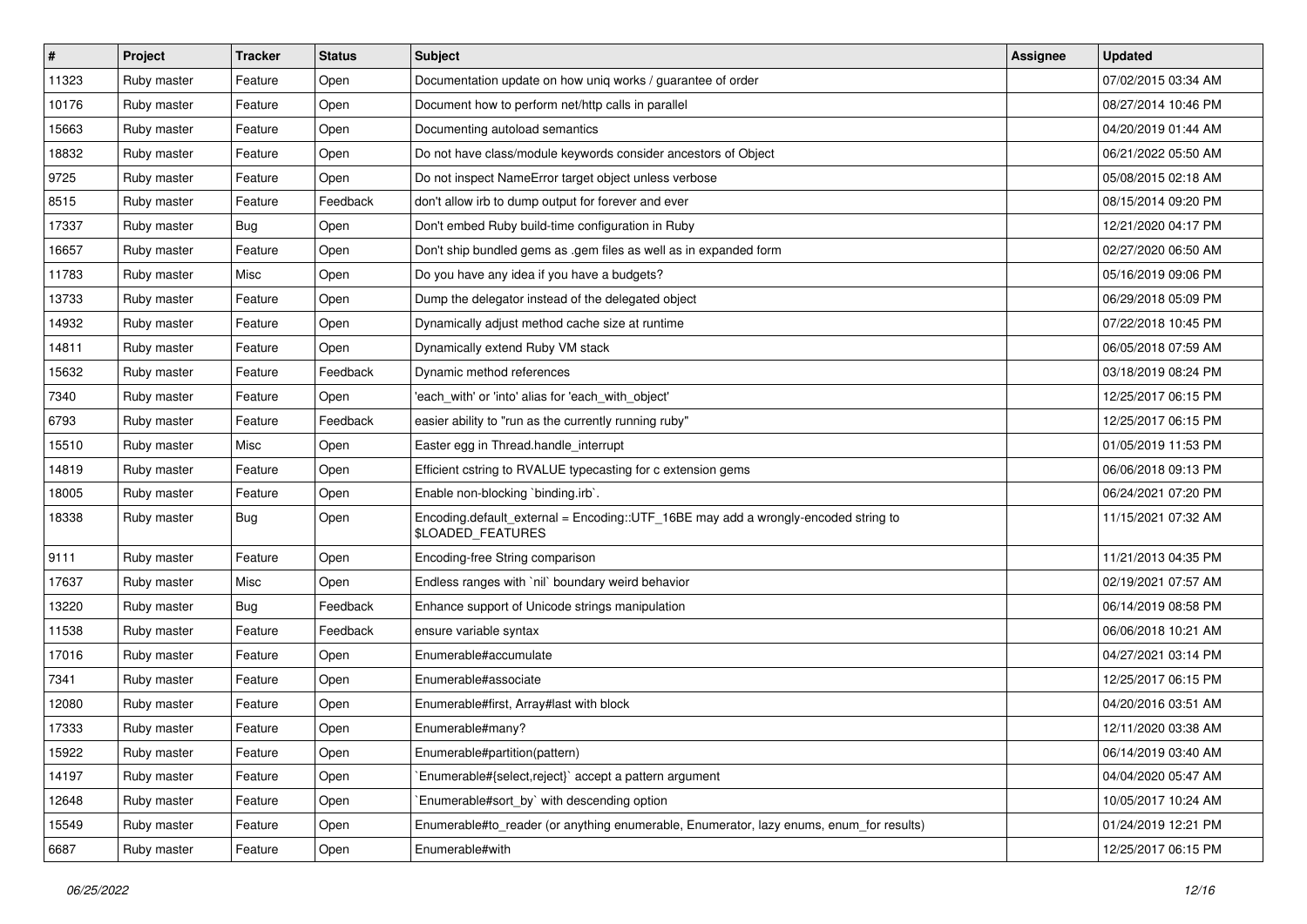| #     | Project     | <b>Tracker</b> | <b>Status</b> | <b>Subject</b>                                                                                          | Assignee | <b>Updated</b>      |
|-------|-------------|----------------|---------------|---------------------------------------------------------------------------------------------------------|----------|---------------------|
| 16838 | Ruby master | Feature        | Open          | Enumerator::ArithmeticSequence missing allocator for #clone and #dup                                    |          | 05/18/2020 10:44 PM |
| 14423 | Ruby master | Feature        | Open          | Enumerator from single object                                                                           |          | 11/20/2019 05:04 AM |
| 18262 | Ruby master | Feature        | Open          | Enumerator::Lazy#partition                                                                              |          | 11/20/2021 10:17 AM |
| 16987 | Ruby master | Feature        | Open          | Enumerator::Lazy vs Array methods                                                                       |          | 07/15/2020 04:56 PM |
| 9557  | Ruby master | Feature        | Open          | Enumerator#next and Enumerator#peek with argument                                                       |          | 04/11/2014 07:00 PM |
| 18743 | Ruby master | <b>Bug</b>     | Open          | Enumerator#next / peek re-use each others stacktraces                                                   |          | 04/19/2022 02:42 PM |
| 18685 | Ruby master | Feature        | Open          | Enumerator.product: Cartesian product of enumerables                                                    |          | 04/26/2022 07:02 AM |
| 17663 | Ruby master | Feature        | Open          | Enumerator#with, an alternative to Enumerator#with_object                                               |          | 03/02/2021 05:48 PM |
| 16235 | Ruby master | Misc           | Open          | ENV assoc spec test does not test invalid name                                                          |          | 10/05/2019 10:53 PM |
| 18334 | Ruby master | Feature        | Open          | ENV#to_h returns a new Hash object but Hash#to_h does not, which can cause inconsistencies              |          | 11/17/2021 05:46 PM |
| 15948 | Ruby master | Feature        | Open          | ENV.update takes multiple hashes as Hash#update                                                         |          | 06/21/2019 07:35 AM |
| 10424 | Ruby master | Misc           | Open          | Error message when sorting NaN                                                                          |          | 10/25/2014 02:13 PM |
| 17174 | Ruby master | Misc           | Open          | Error relocating, symbol not found" error when compiling a native extension on Alpine with Ruby >=2.4"  |          | 10/06/2020 11:19 AM |
| 11347 | Ruby master | Feature        | Open          | Errors with cause not reported properly to console                                                      |          | 07/15/2015 04:39 PM |
| 14449 | Ruby master | Feature        | Open          | error when trying to run rails s                                                                        |          | 12/23/2021 11:43 PM |
| 18616 | Ruby master | Bug            | Open          | Error with clang(1) on MacOS due to __declspec()                                                        |          | 03/09/2022 10:50 AM |
| 16153 | Ruby master | Feature        | Open          | eventually_frozen flag to gradually phase-in frozen strings                                             |          | 02/10/2020 07:39 PM |
| 7895  | Ruby master | Feature        | Open          | Exception#backtrace_locations to go with Thread#backtrace_locations and Kernel#caller_locations         |          | 12/23/2021 11:43 PM |
| 9918  | Ruby master | Feature        | Open          | Exception#cause should be shown in output and #inspect                                                  |          | 07/13/2015 02:32 PM |
| 8366  | Ruby master | Feature        | Open          | Exception.message take time to execute depending on the instance variables                              |          | 09/22/2014 06:41 AM |
| 8912  | Ruby master | Feature        | Feedback      | Exception.raise                                                                                         |          | 09/16/2013 06:23 AM |
| 11355 | Ruby master | Misc           | Open          | Exceptions inheriting from Timeout:: Error should behave the same way                                   |          | 07/15/2015 04:59 PM |
| 16829 | Ruby master | <b>Bug</b>     | Open          | Exceptions raised from within an enumerated method lose part of their stacktrace                        |          | 05/20/2022 07:25 PM |
| 18061 | Ruby master | <b>Bug</b>     | Open          | Execshield test: libruby.so.N.N.N: FAIL: property-note test because no .note.gnu.property section found |          | 06/22/2022 07:58 AM |
| 7747  | Ruby master | Feature        | Open          | Expanded API for Binding semantics                                                                      |          | 12/23/2021 11:43 PM |
| 18568 | Ruby master | Feature        | Open          | Explore lazy RubyGems boot to reduce need for --disable-gems                                            |          | 02/17/2022 07:15 AM |
| 17660 | Ruby master | Feature        | Open          | Expose information about which basic methods have been redefined                                        |          | 03/02/2021 03:31 PM |
| 8598  | Ruby master | Feature        | Open          | Expose information whether a timezone offset has been explicitly set on DateTime object                 |          | 07/03/2013 08:27 PM |
| 14896 | Ruby master | Feature        | Open          | Expose Net::HTTPResponse socket for integration with libraries expecting an IO                          |          | 07/04/2018 10:05 PM |
| 18821 | Ruby master | Feature        | Open          | Expose Pattern Matching interfaces in core classes                                                      |          | 06/09/2022 07:24 AM |
| 17611 | Ruby master | Feature        | Open          | Expose `rb_execarg` interfaces and `rb_grantpt`                                                         |          | 02/07/2021 01:52 AM |
| 16562 | Ruby master | Feature        | Open          | Expose rb io set encoding internal to reduce function calls on loading source files                     |          | 01/27/2020 06:05 AM |
| 15261 | Ruby master | Feature        | Open          | Expose rl_variable_value as Readline.variable_value                                                     |          | 10/29/2018 12:08 PM |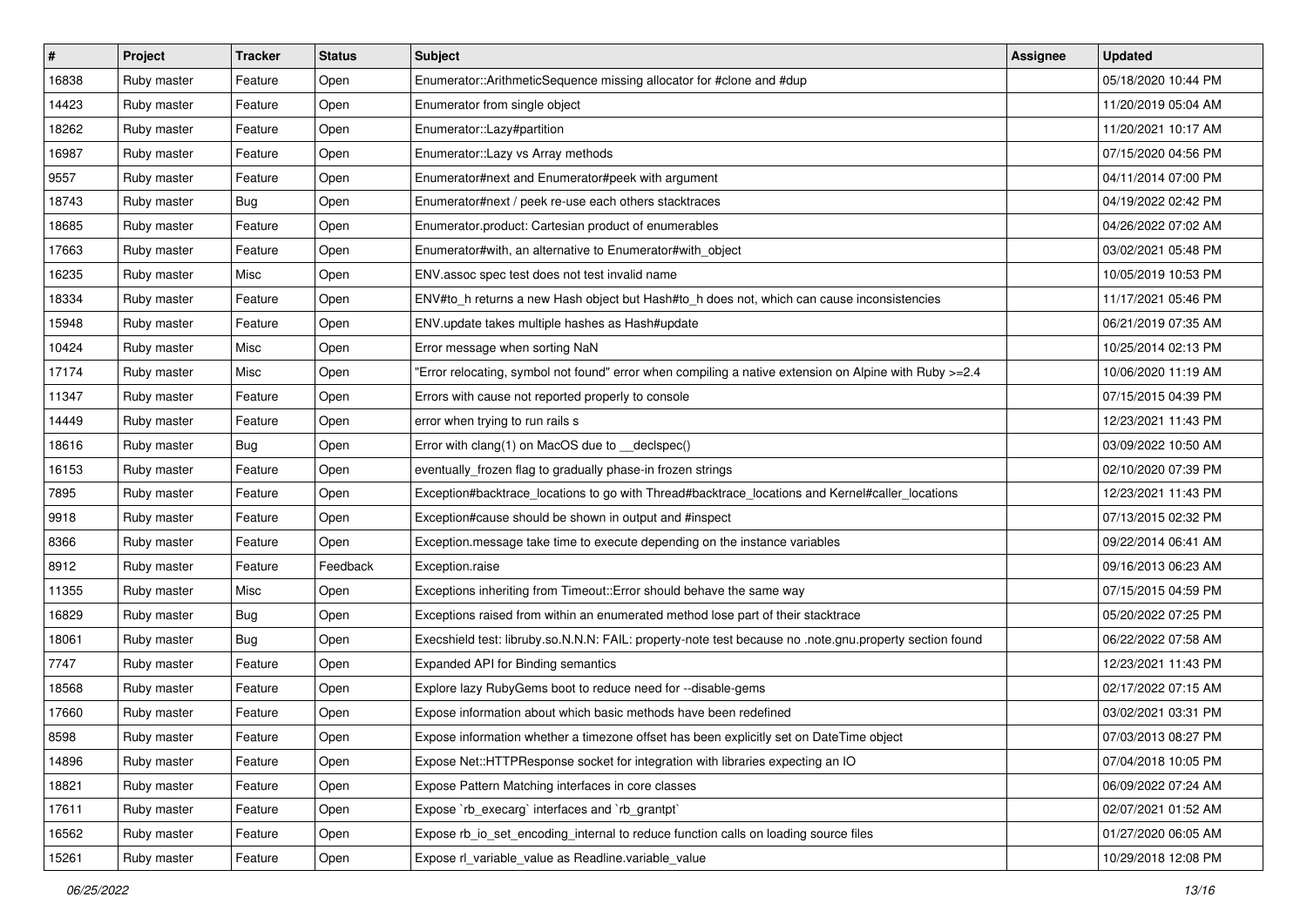| $\vert$ # | Project     | <b>Tracker</b> | <b>Status</b> | <b>Subject</b>                                                                                     | Assignee | <b>Updated</b>      |
|-----------|-------------|----------------|---------------|----------------------------------------------------------------------------------------------------|----------|---------------------|
| 14217     | Ruby master | Feature        | Open          | Expose RUBY_PATCHLEVEL_STR or similar with patch level info for rc/preview as a constant           |          | 06/01/2018 03:00 AM |
| 17159     | Ruby master | Bug            | Open          | extend 'define_method' for Ractor                                                                  |          | 10/29/2020 04:06 PM |
| 8564      | Ruby master | Feature        | Open          | Extend Module#attr methods                                                                         |          | 02/05/2015 07:39 PM |
| 15149     | Ruby master | Feature        | Open          | extend string format to nil safe                                                                   |          | 09/25/2018 03:22 AM |
| 11529     | Ruby master | Feature        | Feedback      | extensible % literal declarations                                                                  |          | 09/17/2015 05:57 PM |
| 16460     | Ruby master | Feature        | Open          | External names for keyword parameters in method definitions                                        |          | 01/02/2020 02:11 AM |
| 5103      | Ruby master | Feature        | Feedback      | [ext/openssl] Object equality for objects based on ASN.1 structures                                |          | 09/13/2015 03:32 AM |
| 5102      | Ruby master | Feature        | Feedback      | [ext/openssl] Purpose of OpenSSL::PKCS12.new / Allow changing the password                         |          | 09/13/2015 03:33 AM |
| 14900     | Ruby master | Feature        | Open          | Extra allocation in String#byteslice                                                               |          | 08/31/2020 09:41 PM |
| 15496     | Ruby master | Feature        | Open          | Extract between string as standard String api                                                      |          | 01/09/2019 08:25 AM |
| 13209     | Ruby master | Misc           | Open          | fact.rb in ruby/sample variations                                                                  |          | 02/14/2017 12:10 AM |
| 18605     | Ruby master | Bug            | Open          | Fails to run on (newer) 32bit Windows with ucrt                                                    |          | 04/01/2022 07:52 AM |
| 15380     | Ruby master | Feature        | Open          | faster method lookup for Array#all? #none? #one?                                                   |          | 12/05/2018 10:11 PM |
| 17001     | Ruby master | Feature        | Open          | [Feature] Dir.scan to yield dirent for efficient and composable recursive directory scaning        |          | 06/30/2020 07:57 PM |
| 9777      | Ruby master | Feature        | Feedback      | Feature Proposal: Proc#to_lambda                                                                   |          | 01/05/2018 09:00 PM |
| 13934     | Ruby master | Feature        | Open          | [Feature request] Being able to set a default encoding other than Unicode on a "per-project" basis |          | 09/25/2017 05:18 AM |
| 13166     | Ruby master | Feature        | Feedback      | Feature Request: Byte Arrays for Ruby 3                                                            |          | 03/31/2017 08:04 AM |
| 17808     | Ruby master | Feature        | Open          | Feature Request: JS like splat of Object properties as named method parameters                     |          | 04/17/2021 11:43 PM |
| 12263     | Ruby master | Feature        | Feedback      | Feature request: &&. operator (shorthand for foo && foo.method)                                    |          | 05/22/2016 06:03 AM |
| 14129     | Ruby master | Feature        | Open          | Feature Request: sockets - add support for recvmmsg                                                |          | 12/12/2017 08:35 AM |
| 16960     | Ruby master | Feature        | Open          | Feedback regarding => in 'As' Pattern Matching                                                     |          | 06/13/2020 12:32 AM |
| 17263     | Ruby master | Bug            | Open          | Fiber context switch degrades with number of fibers, limit on number of fibers                     |          | 01/31/2022 02:47 PM |
| 9804      | Ruby master | Feature        | Open          | File::CREATE as a synonym for File::CREAT                                                          |          | 12/23/2021 11:43 PM |
| 6507      | Ruby master | Feature        | Feedback      | <b>File Literal</b>                                                                                |          | 12/25/2017 06:15 PM |
| 13576     | Ruby master | Feature        | Open          | File#to_path shall be deleted                                                                      |          | 06/24/2019 08:20 PM |
| 18082     | Ruby master | Misc           | Open          | FileUtils.remove_entry_secure has inconsistent document                                            |          | 08/17/2021 04:26 PM |
| 18784     | Ruby master | Bug            | Open          | FileUtils.rm f and `FileUtils.rm rf should not mask exceptions                                     |          | 05/16/2022 09:04 AM |
| 7106      | Ruby master | Feature        | Open          | FileUtils.touch should allow touching the symlink itself rather than the file the link points to   |          | 12/25/2017 06:15 PM |
| 13151     | Ruby master | Bug            | Open          | File.writable? doesn't report correctly if a directory is writable on Windows.                     |          | 01/23/2017 05:46 PM |
| 4712      | Ruby master | Feature        | Feedback      | File.writable? inaccurate in windows                                                               |          | 12/25/2017 06:14 PM |
| 13869     | Ruby master | Feature        | Open          | Filter non directories from Dir.glob                                                               |          | 10/20/2017 01:58 AM |
| 12021     | Ruby master | Feature        | Open          | Final instance variables                                                                           |          | 12/23/2021 11:43 PM |
| 12334     | Ruby master | Feature        | Open          | Final/Readonly Support for Fields / Instance Variables                                             |          | 07/20/2016 01:49 AM |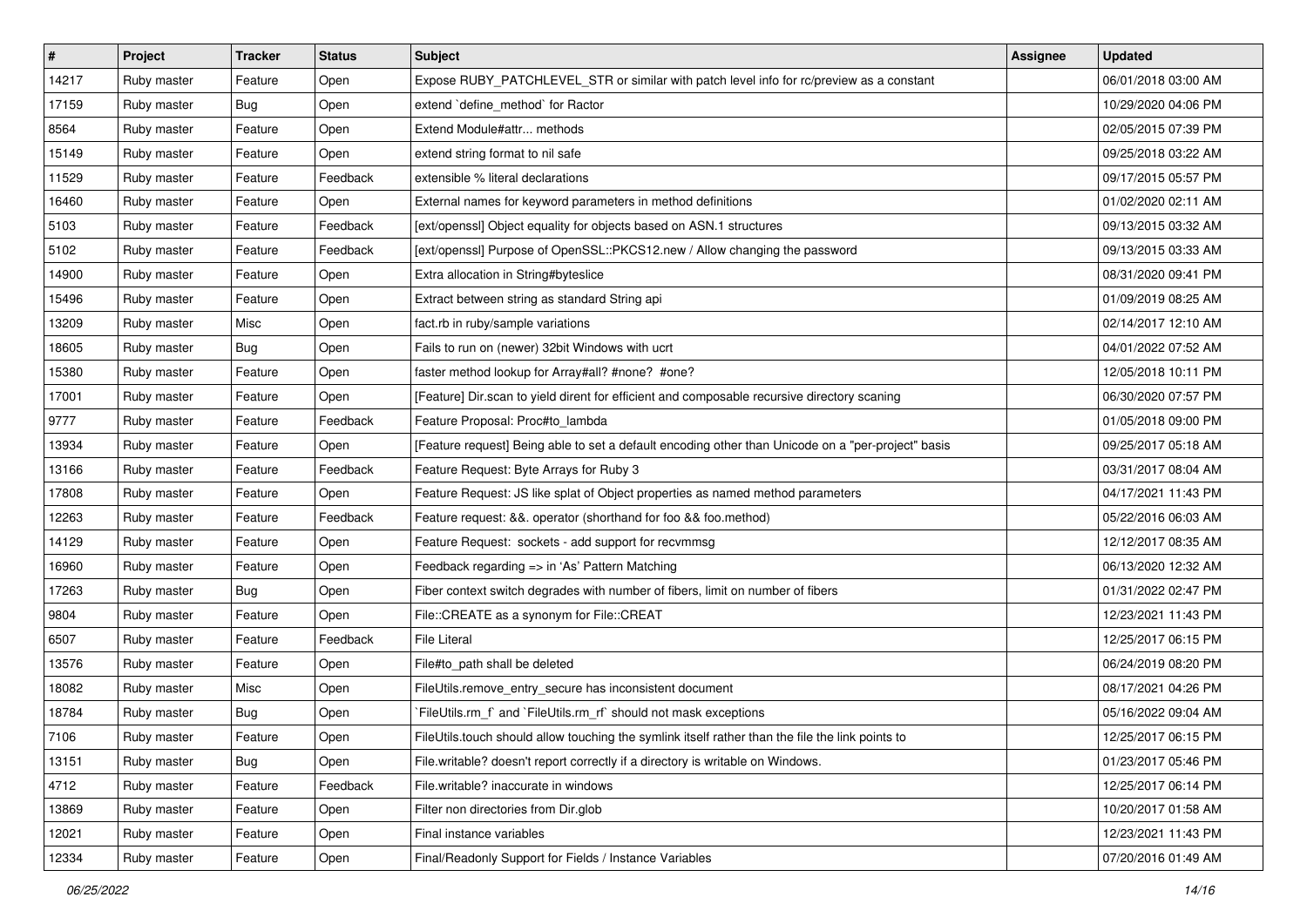| $\sharp$ | Project     | <b>Tracker</b> | <b>Status</b> | Subject                                                                                                                               | Assignee | <b>Updated</b>      |
|----------|-------------|----------------|---------------|---------------------------------------------------------------------------------------------------------------------------------------|----------|---------------------|
| 6946     | Ruby master | Feature        | Open          | FIPS support?                                                                                                                         |          | 11/07/2018 04:00 PM |
| 10683    | Ruby master | Feature        | Open          | fix inconsistent behavior of Kernel. Hash()                                                                                           |          | 01/02/2015 06:00 AM |
| 12116    | Ruby master | Feature        | Open          | Fixnum#divmod`, `Bignum#divmod` with multiple arguments                                                                               |          | 03/21/2016 02:00 PM |
| 13374    | Ruby master | Feature        | Open          | Fix one of performance regressions in method calling                                                                                  |          | 06/24/2019 08:32 PM |
| 18152    | Ruby master | <b>Bug</b>     | Open          | Fix theoretical bug with signals + qsort                                                                                              |          | 09/08/2021 03:38 PM |
| 15136    | Ruby master | Misc           | Open          | Fix - Wparentheses warnings                                                                                                           |          | 09/20/2018 09:41 AM |
| 15435    | Ruby master | Feature        | Open          | Float D Infinity 000000000000                                                                                                         |          | 12/20/2018 02:27 PM |
| 9522     | Ruby master | Feature        | Open          | Float("NaN"), Float("Infinity")                                                                                                       |          | 02/16/2014 05:36 AM |
| 18477    | Ruby master | Feature        | Open          | Float#sqrt and Integer#sqrt                                                                                                           |          | 01/11/2022 07:34 PM |
| 16021    | Ruby master | Feature        | Feedback      | floor/ceil/round/truncate should accept a :step argument                                                                              |          | 09/19/2019 03:20 PM |
| 16478    | Ruby master | Feature        | Open          | Fold symbol tables for tracking basic operation method redefinition changes into a single ID table                                    |          | 01/04/2020 01:42 AM |
| 16276    | Ruby master | Feature        | Open          | For consideration: "private doend" / "protected doend"                                                                                |          | 11/19/2019 04:27 AM |
| 15423    | Ruby master | <b>Bug</b>     | Open          | fork leapfrog leaks memory on FreeBSD 11.2                                                                                            |          | 12/16/2018 02:28 PM |
| 10000    | Ruby master | Feature        | Open          | format width and precision with symbol hash                                                                                           |          | 07/01/2014 01:25 AM |
| 17353    | Ruby master | Feature        | Open          | Functional chaining operator                                                                                                          |          | 11/30/2020 03:29 AM |
| 5145     | Ruby master | Feature        | Feedback      | Function extension of Array#transpose                                                                                                 |          | 12/25/2017 06:15 PM |
| 18796    | Ruby master | <b>Bug</b>     | Open          | GC compaction gets stuck on Mac OS when a debugger is attached                                                                        |          | 06/08/2022 08:25 AM |
| 14275    | Ruby master | Feature        | Open          | GC not aggressive enough                                                                                                              |          | 06/17/2021 06:54 PM |
| 13847    | Ruby master | Feature        | Assigned      | Gem activated problem for default gems                                                                                                |          | 12/10/2020 08:53 AM |
| 16897    | Ruby master | Feature        | Open          | General purpose memoizer in Ruby 3 with Ruby 2 performance                                                                            |          | 06/26/2020 03:51 PM |
| 8862     | Ruby master | Feature        | Open          | getoptlong to accept user-provided commandline                                                                                        |          | 09/04/2013 09:53 PM |
| 10312    | Ruby master | Misc           | Open          | Give people more control over how the ruby parser sees code and lexical code elements (valid/invalid -<br>$to ggle$ options) + macros |          | 01/20/2016 05:14 PM |
| 12113    | Ruby master | Feature        | Open          | Global method inside Delegator causes NameError                                                                                       |          | 03/01/2016 01:58 AM |
| 9921     | Ruby master | <b>Bug</b>     | Feedback      | gmtime_r, win32.h, and <string></string>                                                                                              |          | 06/10/2022 05:39 AM |
| 10131    | Ruby master | Feature        | Feedback      | Greatest multiple of r not greater than x                                                                                             |          | 08/14/2014 07:23 AM |
| 16615    | Ruby master | Feature        | Open          | Group style access scope for macros                                                                                                   |          | 03/09/2020 02:39 PM |
| 6315     | Ruby master | Feature        | Feedback      | handler to trace output of each line of code executed                                                                                 |          | 12/25/2017 06:15 PM |
| 8772     | Ruby master | Feature        | Open          | Hash alias #  merge, and the case for Hash and Array polymorphism                                                                     |          | 12/25/2017 06:15 PM |
| 13211    | Ruby master | Feature        | Open          | Hash#delete taking a splat                                                                                                            |          | 04/29/2017 08:41 PM |
| 12282    | Ruby master | Feature        | Open          | Hash#dig! for repeated applications of Hash#fetch                                                                                     |          | 12/28/2018 05:31 AM |
| 15431    | Ruby master | Misc           | Open          | Hashes and arrays should not require commas to seperate values when using new lines                                                   |          | 12/18/2018 11:05 AM |
| 17342    | Ruby master | Feature        | Feedback      | Hash#fetch set                                                                                                                        |          | 12/17/2020 05:28 AM |